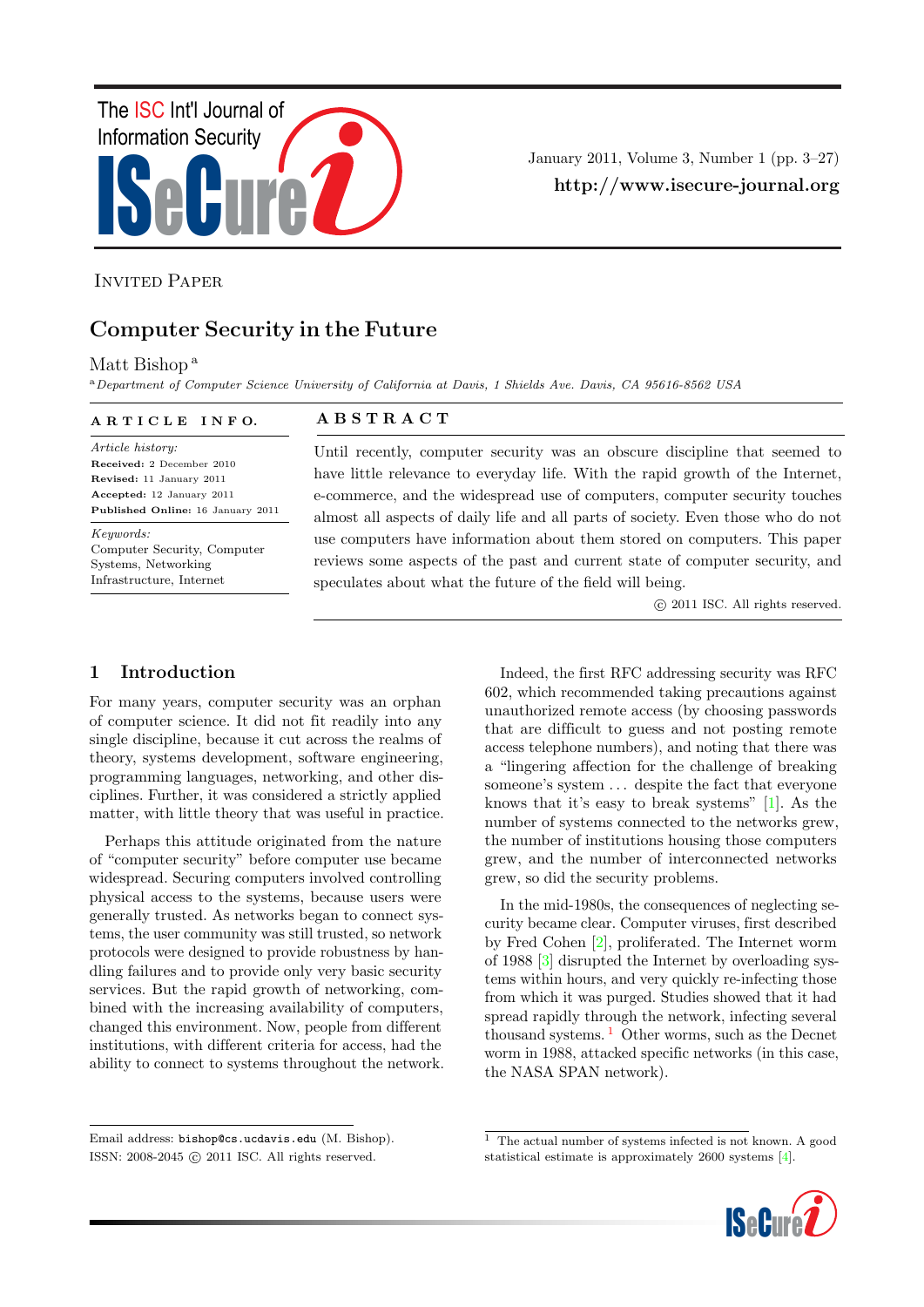The number of users and systems connected to the networks grew dramatically as connecting networks became simpler, and the development of web browsers and servers dramatically accelerated this process. The resulting interconnected global networks became the Internet, and average people—untrained in any realm of computer science or computer use—began to use it for everyday chores such as paying bills and banking. Similarly, organizations began to place more and more material online. This enabled people to correlate information to draw (sometimes incorrect) conclusions. As an example, employers often do web searches on prospective employees, and in some cases have declined to hire them based on the information they find [\[5,](#page-21-4) [6\]](#page-21-5).

Thus, security problems arising from the correlation of information grew as the interconnectivity and user population of the Internet grew. Perhaps a more pernicious threat arose from the lack of security of the systems connected to the Internet, and indeed the security weaknesses within the Internet infrastructure and protocols themselves. Botnets exploit the inability of governments, commercial and non-commercial organizations, and home users to secure their systems. Computer worms, viruses, and other forms of malware attack systems through vulnerabilities in their software and configuration. Phishing, spearphishing, and other forms of social engineering trick people into bypassing controls, or to taking actions that open their systems for attack. Thus, in general, neither the Internet nor individual systems are secure.

This state of affairs has several consequences, among them the following:

- People use the Internet as a resource, but have no way to determine the accuracy of the information. For example, Wikipedia is an online encyclopedia written by contributors. The consequence of this is best demonstrated by the "Seigenthaler incident," in which someone posted a blatantly false (and libelous) biography of the well-respected newsman John Seigenthaler [\[7\]](#page-21-6).
- When people provide services with sensitive data, that data is usually stored on systems connected to the Internet. If those systems are compromised, the sensitive data can enable the attacker to access the original provider's account, possibly accounts on other servers, and even impersonate the original provider of the data, enabling identity theft.
- It is unnecessary to compromise the service provider's systems to obtain the data mentioned earlier. Compromising the user's system and installing malware such as key loggers and memory monitors enables the attacker to obtain the data

before it ever leaves the victim's system.

- Worse, the Internet infrastructure itself can be compromised. In 1997, an organization used a DNS cache poisoning attack to route traffic to certain top-level domains through an alternate domain name registry [\[8\]](#page-21-7). The Border Gateway Protocol, the Internet's inter-domain routing protocol, has many known security problems, but effective solutions are as yet to be deployed [\[9\]](#page-21-8).
- When different institutions, with different security policies, share data over the Internet, the policies that one organization uses to protect its data may not apply when the data is resident on the other organization's systems. For example, "hate speech," which is protected in the United States, is illegal in France. If an international corporation stores data in the United States that constitutes "hate speech" in France, can a French court order that the data be removed from the United States servers? [\[10\]](#page-21-9)
- Desktop and home computers come with security settings that seem appropriate to the vendor. Further, patches distributed from the vendor may change security settings without the user's consent. This can cause unexpected security problems. For example, Microsoft's Service Pack 2 for Windows XP "locked down" Windows XP systems by activating the host-based firewall to block various network ports. Many of these ports are used by popular games. The effect was to make these games unplayable [\[11\]](#page-21-10).

The practice and theory of security will need to evolve as technology evolves. Indeed, the requirements that define security change over time. Privacy, for example, is a relatively new concept in history, and its definition varies from place to place and over generations. Those who grow up in a world where people tweet their thoughts and feelings have a very different view of privacy than those who grew up before the World Wide Web. This paper examines how these changes may be reflected in the practice and study of security.

The next section examines changes to computer systems in the recent past, and suggests what may happen in the near future. We then look at the Internet, and computing, infrastructure to the same end. Finally, we conclude with some thoughts about societal changes that may occur, or that are occurring, and suggest how those will affect our view of, and practice of, security.

## 2 Changes in Systems

In the past few years, numerous constraints and events have affected computer systems. How they are used,

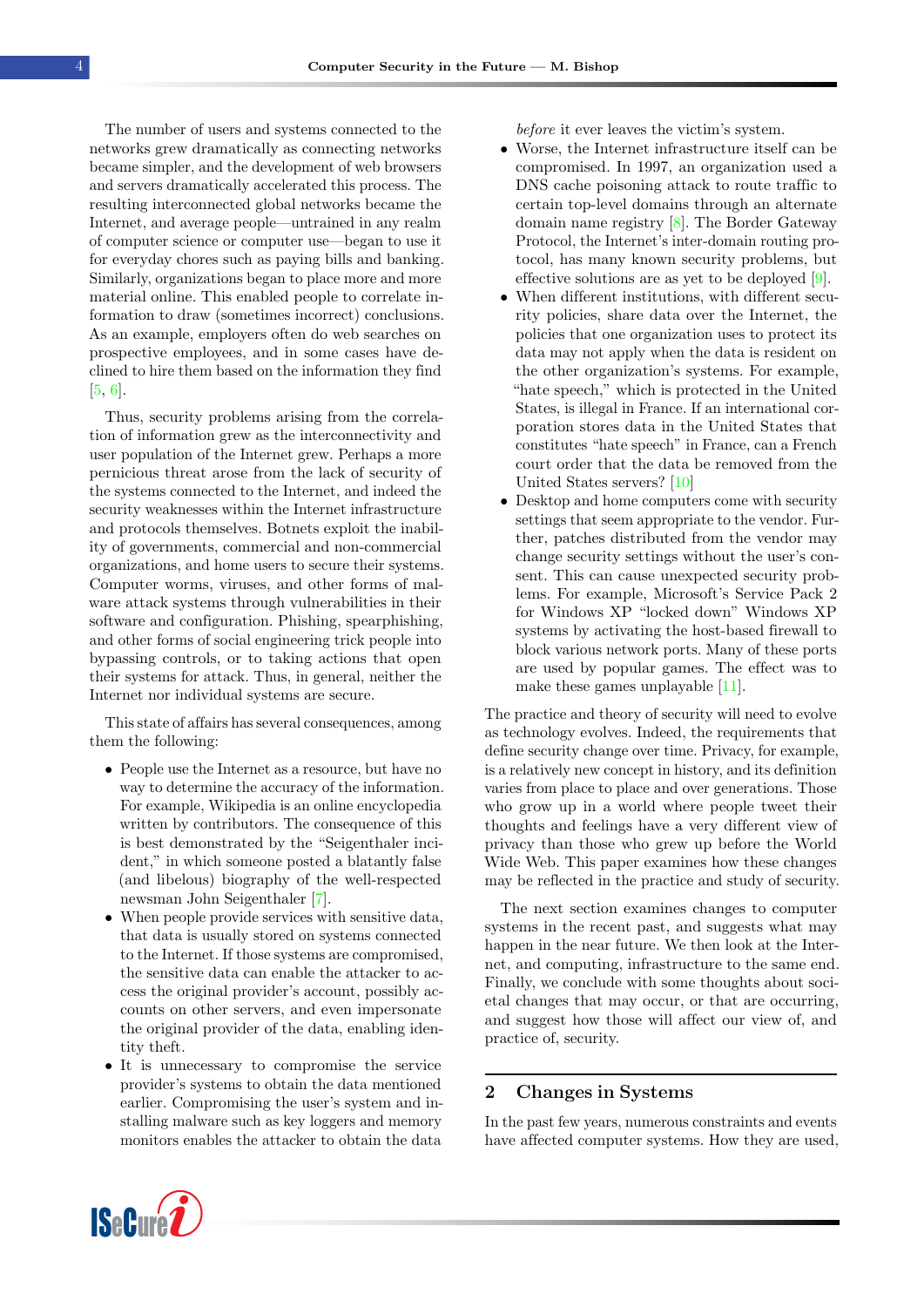and in what environments, dictates what security considerations affect their design, implementation, configuration, and use. This section explores several areas: standards; compliance with standards and other requirements; the increasing connections among systems and the convergence of different media and types of systems such as cellular telephoned, personal digital assistants, laptops, and other equipment; and the aggregation of data, which has been exacerbated by the great increase in connectivity—which promises to increase even more in the future. We also look at what these changes imply for the average user who is not knowledgeable about computers. We begin with standards.

## 2.1 Standards and Compliance

Standards describe requirements that a system is to be compared to. Thus, standards describe some aspects of the system: their required functionality, the level of assurance required, details of the implementation, or some other aspect that affects the development or use of the system. The nature of standards in computer security has evolved greatly. In particular, standards have become more specialized, applying to different types of systems (such as firewalls, general-purpose systems, and cryptographic software and specialized hardware) and different environments (such as business, education, military, and civilian government).

One of the earliest, and certainly most influential, standards was the U.S. Department of Defense Trusted Computer System Evaluation Criteria [\[12\]](#page-21-11) (known as the TCSEC or, more colloquially, the "Orange Book"<sup>[2](#page-2-0)</sup>). This standard defined 7 levels of systems, ranging from A1 (formally verified design, rigorous implementation) to D (for systems that did not meet the criteria of any other levels). The classes combined specific functional requirements with evidence of assurance, with both the nature and number of functional requirements and the strength of the assurance evidence growing throughout the categories. The process of certification took considerable time, because the analysts examined design documentation and source code as well as the system itself, and the system was certified as a whole. Thus, any change to any part of the system required the system to be recertified. The Ratings Maintenance Program (RAMP) later allowed the vendor to gather much of the assurance evidence for new versions of a certified system under certain specific conditions, rather than having to undergo the full certification process.

The TCSEC influenced future standards in the field. In 1991, the European Union adopted a similar set of

standards, called the Information Technology Security Evaluation Criteria (ITSEC) [\[13\]](#page-21-12), which differed from the TCSEC in several ways. The ITSEC levels included assessing the security measures protecting the development environment; the TCSEC had no such requirement. Further, the ITSEC required the system documentation to be analyzed to determine how the system could be misused; the TCSEC did not require this. Certified, licensed evaluation facilities evaluated systems under the ITSEC for a fee, whereas for the TCSEC, the U.S. government performed the evaluation without fee to the vendor. Perhaps most interesting was that vendor stated the functional requirements of the system, whereas the TCSEC stated the requirements that the vendor had to met. Thus, the ITSEC provided 7 levels of assurance (from not meeting other levels to formal methods and a partial mapping of executable code to source code) for whatever functional requirements the vendor supplied.

This separation of functionality from assurance was a key step to the next set of standards, called the Common Criteria (CC) [\[14–](#page-21-13)[16\]](#page-21-14). The CC adopted the idea of separating functional requirements from assurance requirements. Protection profiles (PP) embodied functional requirements for specific purposes, so for example different protection profiles exist for client VPN applications, cryptographic modules, operating systems, and so forth. The PPs are composed of security functional requirements; the CC defines 11 classes of these. Orthogonal to the PPs are the Evaluated Assurance Levels (EALs), of which there are seven. Each is also composed of specific assurance requirements, selected from 10 classes. The lowest level, EAL1, applies to systems for which no serious security threats exist, but which require some (minimal) assurance of correct operation. The highest, EAL7, applies when the target of the evaluation is to be used in very highrisk environments, and requires substantial security engineering. Like the ITSEC, the CC is international, with each member country controlling the evaluation process; for example, in the United States, the National Institute for Science and Technology accredits commercial laboratories to perform the evaluation. Interestingly, a nation is under no obligation to recognize another's evaluations. In practice, many countries do have such agreements in place.

Another type of standard focuses on systems designed for a specific task. Two good examples of this are the FIPS 140-2 standard used by the United States and Canada, and the Voluntary Voting System Guidelines developed by the U.S. Election Assistance Commission.

FIPS 140-2 [\[17\]](#page-21-15) describes requirements for cryptographic modules. The lowest level simply requires



<span id="page-2-0"></span><sup>2</sup> The cover of the TCSEC was orange.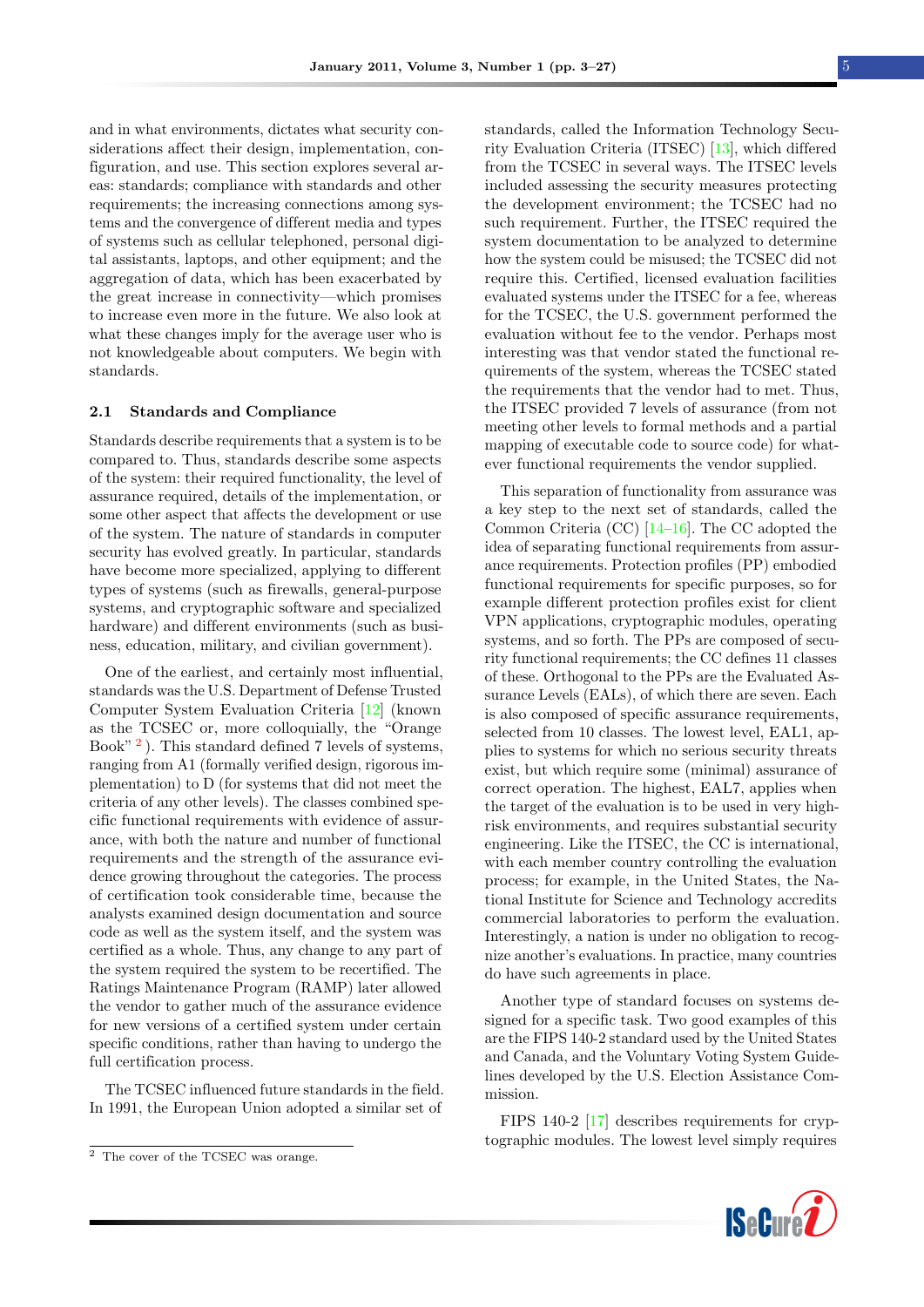the use of a FIPS-approved algorithm; it is intended for general-purpose computers. The highest level requires the use of a protected cryptographic module that is tamperproof and immune to compromise by environmental changes, such as fluctuations in voltage. Certification laboratories in both the United States and Canada do the evaluations. It is a well-regarded standard, with an effective validation process.

Voting systems in the United States depend heavily on computers, and the Voluntary Voting System Guidelines (VVSG) [\[18\]](#page-21-16), promulgated by the U.S. Election Assistance Commission, provide requirements that such systems should meet. They are "voluntary" because states (which run elections in the United States) may use systems not certified to meet those requirements. In practice, those states that do not require certification to the VVSG have their own (often much stronger) standards. The standards have been criticized as not being based on clearly articulated threat and process models, and as a result many of the requirements appear arbitrary  $[20]$ . Further, systems certified under these standards have been compromised in several studies [\[21](#page-21-18)[–26\]](#page-22-0). New standards are currently in draft form.

Efforts to require systems to meet specific security and assurance standards have had mixed success. Requiring the use of such systems for specific tasks (such as voting) does work, but raises questions about the effectiveness of such certification. In some cases, the effectiveness is apparent. In others, the lack of effectiveness is equally apparent. Clear standards, with a firm basis in the problem being solved, the threats which the system and environment face, and that provide realistic remediation, are key.

Standards will continue to be developed and refined, as the environments in which computers, and the technology itself, changes. Extrapolating from the past, the groups providing the certification will include commercial firms certified by the management body associated with the standard. Efforts to standardize the testing certifiers will grow in importance, as will the quality and methodology of the testing.

The key to these standards will be realism and applicability to the area or system for which they are developed.

A key element in any testing is compliance: how do the testing labs show that they implement the testing methodology correctly whenever a test is performed? Do they use a checklist, or some other method? This raises the general issue of compliance.

Compliance is a demonstration that a system, procedures, or environment meet a stated set of conditions. An example of a compliance tool is a checklist identi-



Two techniques are used to demonstrate compliance: paperwork and examination. Some institutions and rules require the use of both methods to validate compliance with policies, procedures, rules, regulations, or laws.

When auditors examine a system, site, or artifact ("system" for convenience) to determine whether it complies with standards or regulations, perhaps the most common approach is to use a checklist that enumerates what the system's characteristics are to be. Does the system require a passphrase with entropy above a certain value? When an external client tries to connect using a high-numbered port, is it blocked? Are keys to the room with the supercomputer numbered and accounted for? Users and system administrators are interviewed, and procurement paperwork and written policies and procedures checked, to ensure the items on the checklist are satisfied. Note that the interviewer might not check the answers for accuracy, accepting instead that the interviewees all gave accurate answers.

Examination is a second approach rapidly gaining in popularity. It requires the auditors to study documents and requirements, as in the first technique, but then to go further and ensure that the material in those documents is accurate, and that the system does in fact meet the stated requirements. This type of testing may involve requirements tracing through the design to the implementation of the system, executing commands on the system, looking at configuration files, and observing the actual execution of procedures. It allows the auditors direct contact with the system rather than contact filtered through those who implement, maintain, and use the system.

Penetration testing is one of the methods used to examine the system [\[27–](#page-22-1)[29\]](#page-22-2). It can be expensive, as expertise is relatively rare, but it is also very effective and can uncover problems that other methods do not find. In this form of testing, the auditors assume the role of attackers, and attempt to compromise the system. The tests are conducted in such a way that they do not interfere with production use of the system. A specific system may be designated as the one the attackers are to use, and this system is then treated as a production system. [3](#page-3-0) This enables the auditors to test the system in the environment in which it is



<span id="page-3-0"></span> $\frac{3}{3}$  The staff may not be told that a test is under way, so they will not be more careful than usual to follow procedures for the system.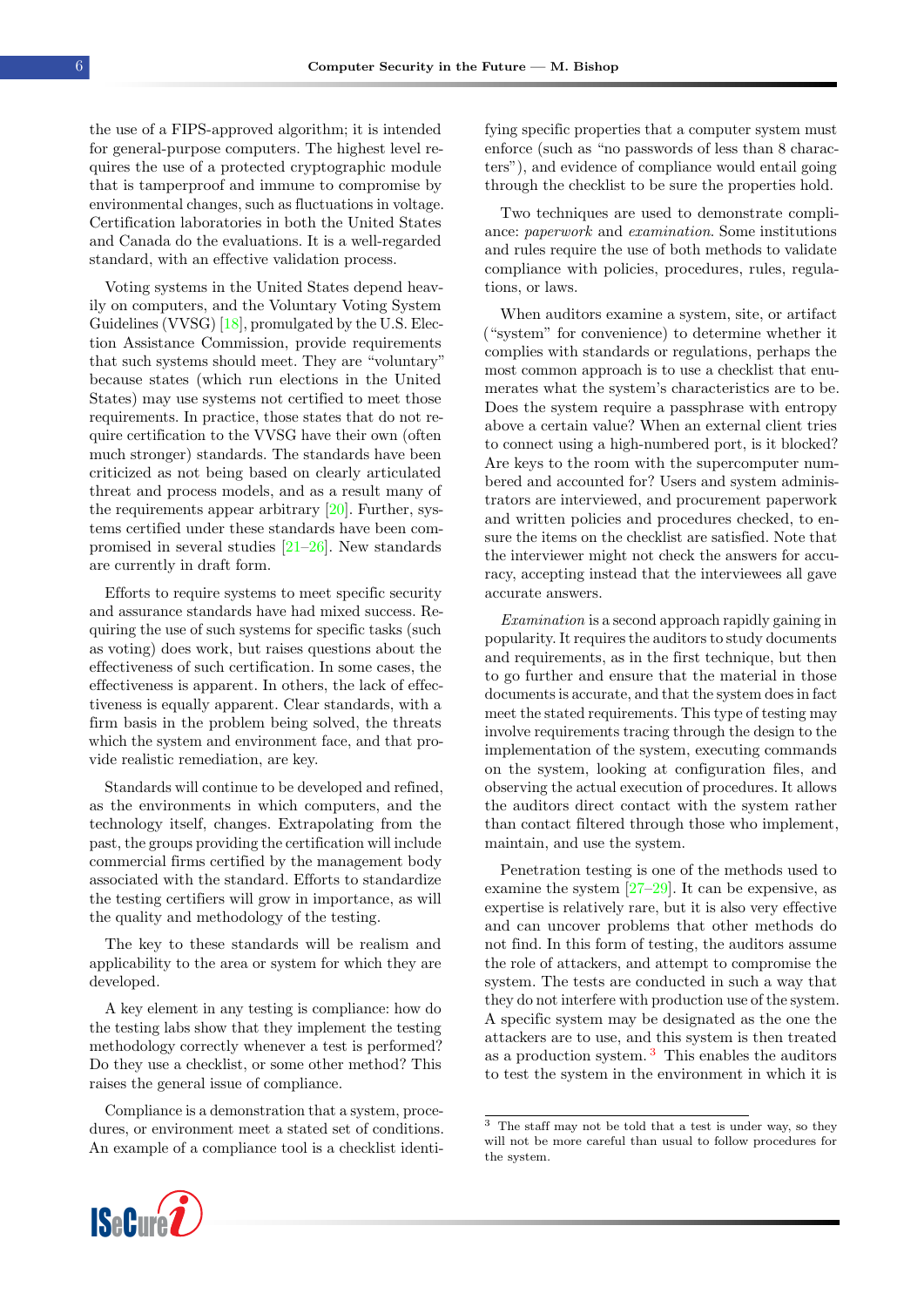used, and evaluate the system and the operational policies and procedures as practiced. An alternative is audit the system alone; this is common when the production system cannot be analyzed while in use (for example, electronic voting systems cannot be attacked when being used for an election, as that could corrupt the results of the election). In this case, the analysts typically state under what conditions the system will fail to comply with the regulations and standards, and then determine whether those conditions are met in practice.

A simple way to ensure compliance seems to be to mandate a particular configuration and set of procedures that have been approved as meeting the relevant standards, rules, and regulations. In environments where the local system administrators can change the system configuration, compliance checking is still necessary. However, starting from a configuration known to comply with rules and regulations allows a quick compliance check: just compare the systems and eliminate the local data. Another approach is to deny the local system administrators the power to change those parts of the system relevant to compliance by assigning roles and privileges appropriately.

In the future, compliance testing and measurement will shift from paper-based evaluation to examination. For mission-critical systems, penetration testing will be a key component of the compliance evaluation. This is already occurring, for example, in many states in the United States for electronic voting systems, which are ley to accurate and valid elections  $[21, 23, 26, 30]$  $[21, 23, 26, 30]$  $[21, 23, 26, 30]$  $[21, 23, 26, 30]$  $[21, 23, 26, 30]$  $[21, 23, 26, 30]$  $[21, 23, 26, 30]$ , and in other organizations. This is a recognition that attackers may find ways to compromise systems not covered by the checklists.

Organizations are also creating standardized distributions so that configuration and updating is under central administrative control. This ensures that local system administrators cannot accidentally misconfigure systems, causing problems. It also ensures that the central administrators can deal with problems quickly, and provide expertise to help local sites with any problems that do arise. Also, the central administrative control can test patches from the vendor or new software to determine whether those would interfere with the organization's mission. This is critical for organizations like financial firms, where unexpected down time can cost millions of dollars, and military or emergency response units, where quick response is vital to the success of the organization.

In the future, vendors may assume much of the burden of standardizing configurations. An organization may either supply the configuration, or ask the vendor to create one. Indeed, something similar will undoubtedly happen for home and small business computers.

Currently, some vendors distribute patches to their systems automatically. Others require users (administrators) to request the patch be downloaded and installed. As computers for home and small business environments evolve (see Section 2.5 for one possible evolution), vendors will create policies that these systems implement. Then they can test their patches before distribution to determine the effects of installing the patch, and ensure the results are consistent with the desired standards. This will avoid problem like the Windows XP Service Pack 2 issues described above.

Standards, and compliance with those standards, are necessary to connect different systems to the same network. For the Internet, of course, this standard is the TCP/IP suite. We now turn to connectivity to examine the state of the art, and how it may evolve.

#### 2.2 Connectivity and Convergence

A basic rule of computer security is that those who cannot access your resources cannot compromise them. In the early days of computing, the security perimeter was small: the users and administrators, and possibly people who knew a telephone number that they could call to connect to the computer.  $4$  As connectivity increased, so did the number of people with access to the system. Note here that "access" does not mean "authorized user." Those who can simply connect to the system can reach the security perimeter. They can then try to break through the protections at that perimeter.

Further, the very definition of "security perimeter" changed as technology evolved. The introduction of virtual private networks (VPNs) extended the security perimeter beyond that part of the site under the physical control of the administration. Now, employees could take their portable computing devices (such as laptops) to geographically distant places, connect to their home site using a VPN, and thus the laptop moves behind the security perimeter. This means that a device (the laptop) can sometimes be inside the perimeter, and sometimes outside. When it is outside, the administration does not control the protections for the device, and those that are active may be inconsistent [\[31\]](#page-22-5). For example, the site may enforce with filters a policy forbidding users to browse web sites known to infect systems with malware. But if the laptop user does so when the laptop is not connected to the site, the filters will not be applied and the laptop may become infected. When the user then connects to the site with the VPN, an infected system is now behind the perimeter and the malware may compromise

<span id="page-4-0"></span><sup>4</sup> As the number of people who knew the phone numbers grew, so did the perimeter; see [\[1\]](#page-21-0) for an early warning about this.

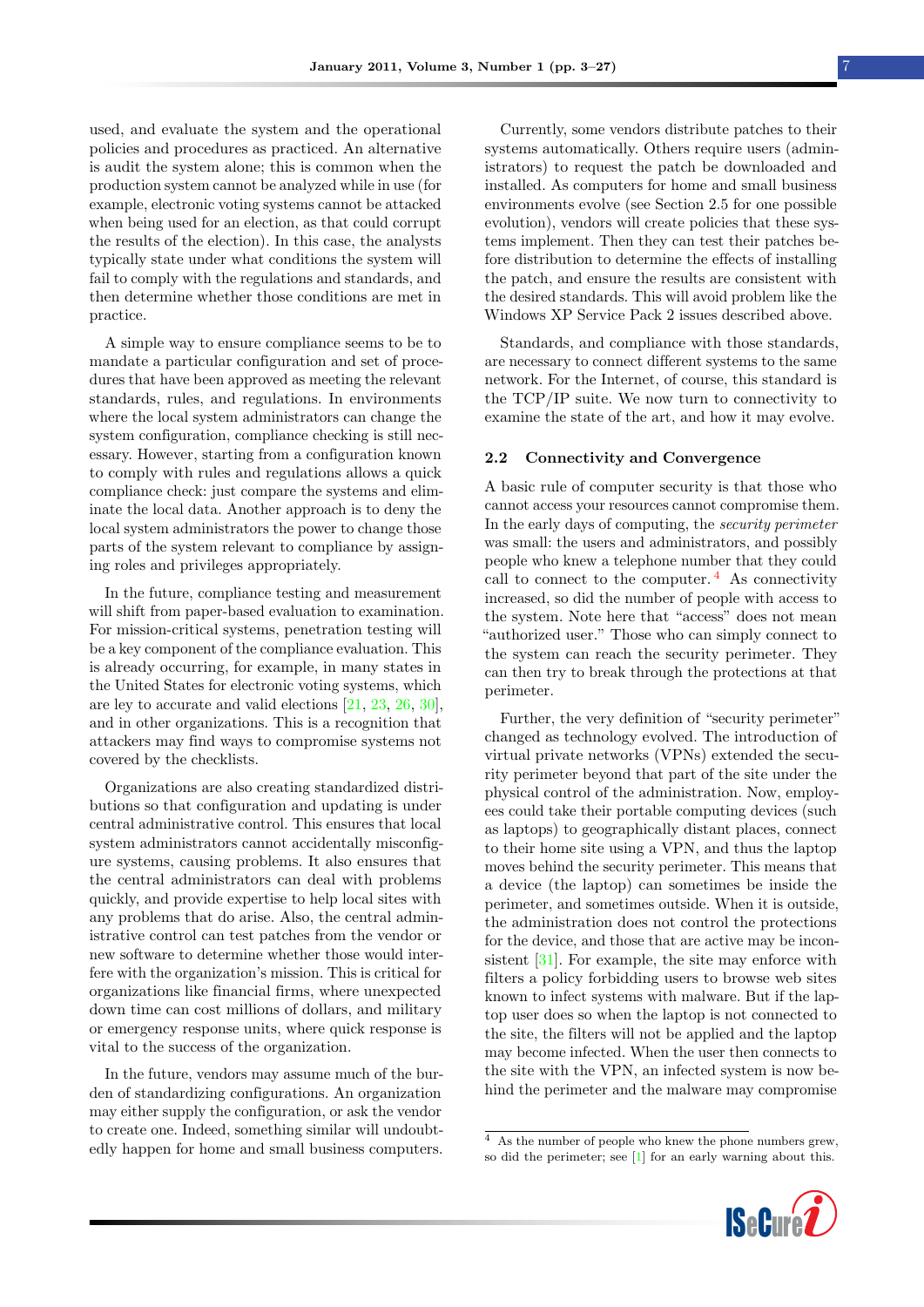#### the site.

This illustrates a security problem growing in magnitude as connectivity increases. The security policy implemented on the laptop conflicts with the security policy of the site to which it connects via the VPN. In this case, the laptop's policy—more precisely, the policy resulting from the configuration of the laptop allows connections that the site policy forbids. Handling this requires detecting non-compliant systems within the perimeter, which many sites can do. Far more complex is when differing sites with differing security policies interoperate.

Consider a military organization, whose policies emphasize confidentiality. There, soldiers who post information about their location (even if only indirectly) reveal information that could endanger their fellow soldiers, themselves, and their mission. Social networking organizations like Facebook and Twitter exist to disseminate information. The two have conflicting policies. Thus, either or both must change their policy, or take into account the effects of the others' policy. Failing to do so, or having soldiers who ignore the policy conflicts, can interfere with military actions [\[32\]](#page-22-6). In practice, many military organizations will allow access but restrict the information that its members can post. For example, the U.S. military allows access to social networks, but gives commanders the option of blocking them if necessary to protect a mission [\[33\]](#page-22-7).

Conflicts can arise in more subtle ways, especially when public access is an ancillary part of the policy, rather than the primary purpose. The U.S. courts allow a company to request a filing be sealed when it contains a trade secret; if the judge agrees, the document is not available to the public.  $5$  Unless such a request is made, the filing is available to the public. But the purpose of the courts is litigation; making filings available to the public is an ancillary effect of how U.S. law operates. In 2001, the DVD Copyright Control Association filed suit to block publication of a program that would decipher the contents of a DVD, enabling anyone to copy and play the movie. To demonstrate the code in question would work, they filed their implementation of the algorithm. One day later, they realized they had not asked the court to seal the filing, and did so—after the court had posted the declaration to its web site, and the document copied to several other Internet web sites, including one from which the document had been downloaded over 21,000 times! [\[34\]](#page-22-8)

The DVD escapade demonstrates another aspect of increasing connectivity, namely the widespread

<span id="page-5-0"></span><sup>5</sup> It is of course available to others involved in the litigation.



dissemination of data. In the past, data was essentially localized, and would be disseminated through letters, publications, and (if important enough) through news media. Now, a simple posting to a web page makes the data available to anyone in the world with a web browser. In some cases, this is advantageous to the posters, as when repressive regimes take actions that the posters wish to publicize. In other cases, it is disadvantageous, particularly when the information is embarrassing, incorrect, or libelous.

#### This suggests three trends for the future.

The first is an increasing interest in the composition of security policies. This problem, first studied in detail by McCullough [\[35\]](#page-22-9), presents deep theoretical questions involving restrictiveness [\[36\]](#page-22-10). But the bulk of the effort will be in the practice of policy composition, and examine the use of procedural as well as technological controls.

This leads to the question of the actual policy as opposed to the implemented policy. That the two differ is widely known; the question is how to determine the implemented policy, and then express it in a way that is useful for compositional analysis. One method analyzes configurations; current methods focus on firewall rule sets [\[37,](#page-22-11) [38\]](#page-22-12). A second method analyzes log files to see what queries (or processes) are executed [\[39\]](#page-22-13). Future work on policy discovery, which will extend beyond firewalls to include systems and sites, must consider not just the actual configurations of the computers and infrastructure systems, but also the actual procedures (as opposed to the ones written down).

The second trend draws upon the interconnection of societal infrastructure with the Internet. As power, water, and other distribution network controllers connect with the Internet, the vulnerabilities of those controllers expose to remote attack the distribution mechanisms for basic needs [\[40\]](#page-22-14). But the ability to administer these distribution grids remotely is also critical, so balancing the two is emerging as a central theme. The controllers and protocols need to be made more secure, but in such a way that upgrading or replacing existing controllers does not disrupt the distribution. Both the question of what "security" means in this context, and how to make the changes with minimal disruption, raise issues of security and security management.

The third is the increased flow of information alluded to earlier. Insiders, or people trusted with access to information critical to the operation of an organization, can use the increased connectivity to send information to competitors [\[31,](#page-22-5) [41\]](#page-22-15). This could harm the organization financially, through loss of revenue. It could also embarrass the organization or its members,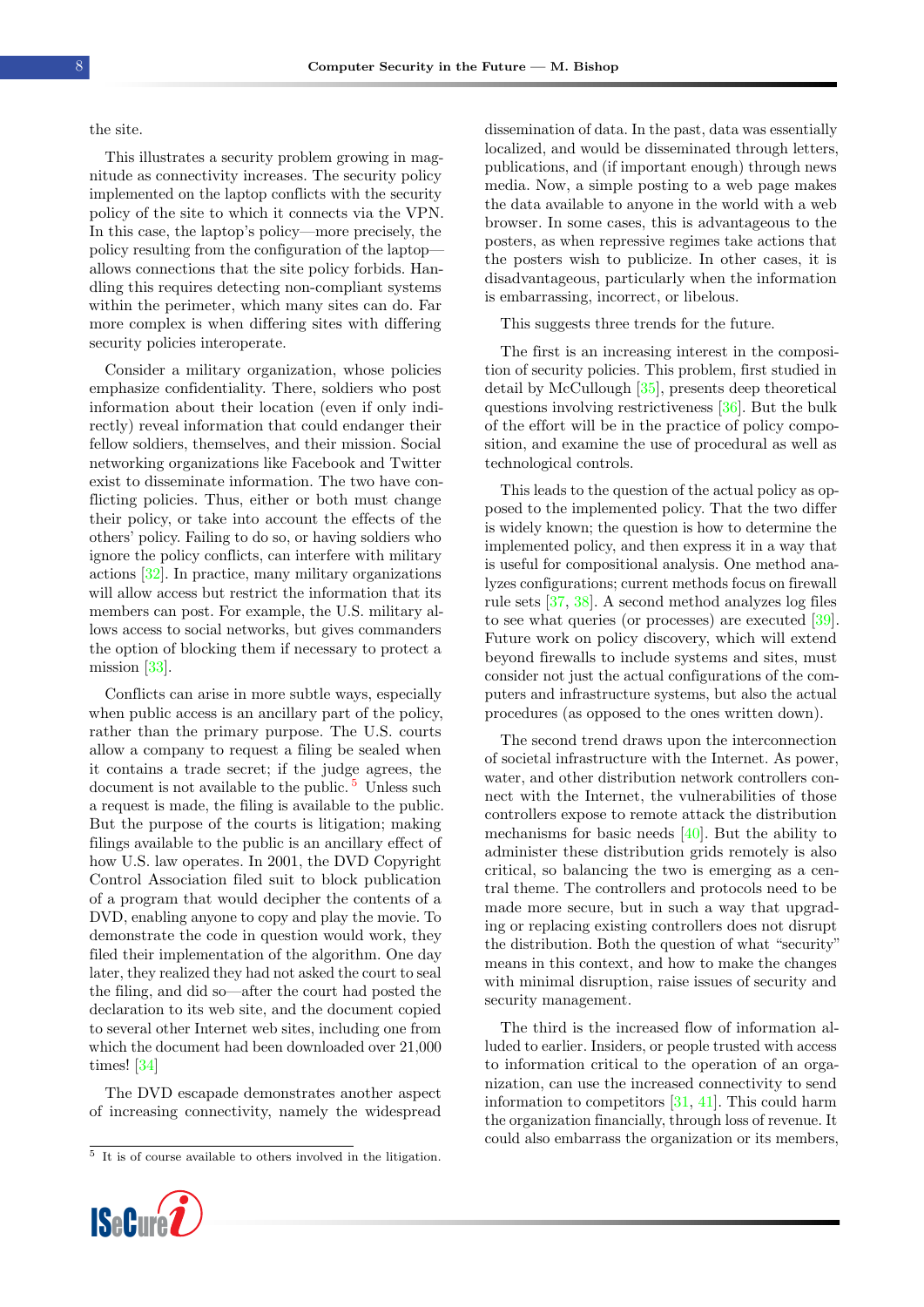or hinder the work of the organization. The greater the connectivity, the more exposure this information has, and the more people it reaches. Determining where information flows, who has had access to it, and in some cases how it left the organization, is an area of both theoretical and applied research that will grow in importance.

The increase in connectivity makes convergence, or the provision of multiple services over the same network, attractive because the infrastructure needed for all those services is the same. Currently, many cell phone manufacturers enable their phones to use either the cellular telephone network or a TCP/IP-based network. Then when the cell phone moves into an area lacking cellular coverage but having wireless coverage, the cell phone shifts into "voice over IP" (VoIP) mode and uses the wireless network instead of the cellular network. Similarly, mechanisms like Google Voice enable someone to provide a single telephone number to everyone, and arrange that calls to that number be forwarded to whatever device (office phone, home phone, cell phone, or computer) is closest without the caller being told.

As data flows are switched to various devices and networks, the originator and sender of the data has no idea over which networks, or through which devices, the data flows. The sender cannot rely on anything along the path; thus, link protection mechanisms are useless here. End-to-end security mechanisms seem appropriate, provided the receiving system is trusted. But with true convergence, the sender may not know the relevant properties of the final (receiving) system not even whether the (human) recipient can trust the end system! Thus, something beyond end-to-end mechanisms are needed to ensure a rogue receiving system cannot interfere with the presentation of the message. Whether such a mechanism can exist is an open question.

Many of the other security issues are similar to those that increased connectivity raises. Convergence moves data and instructions over devices and networks that are available to people who may not have access to the original communications medium, and therefore changes the risk assessment. The use of other communications media means that the data may pass through organizations with security policies incompatible with the original media. For example, in some places, the rules for monitoring wireless communications are different than those for monitoring wired communications, because monitoring wired communications requires a physical tap into the wire (which may require the wiretappers to enter a house or building), whereas a passive radio can monitor wireless communications. Also, the organizations controlling

the devices through which the messages are routed can have their own rules for managing traffic. Unless the sender is aware of the rules for all organizations whose communication media the messages may transit (and possibly go to), the sender may find the traffic interfered with or monitored in unexpected ways and places. Again, this is a problem with composition of security policies. But in this case, the policies associated with two messages sent from the same source to the same destination may vary wildly.

#### 2.3 Data Aggregation

Data aggregation is the assembling and correlating of information to draw inferences about something or someone. Marketers use this to determine shopping patterns of people in a geographical area. Medical epidemiologists use this to examine the spread of diseases. Law enforcement authorities aggregate reports of crime to compile statistics as well as identify patterns that may lead them to the perpetrators. Companies such as Amazon and Netflix aggregate browsing and purchase data to suggest movies, books, and other products that people might want to purchase. Finally, the sale of information to credit bureaus and other financial institutions enables them to aggregate information to assess the creditworthiness and financial stability of the subjects of the data. So data aggregation has become a mainstay of our world. With its benefits, though, come problems.

In 1974, the U.S. American Civil Liberties Union (ACLU) surveyed the use of computers. After identifying and discussing several systems called ALERT, CLEAN, CONNECT, GIPSY, LEAPS, MULES, MUMPS, and ORACLE, each of which allowed users to manipulate information about people in a narrow domain, the report states [\[42,](#page-22-16) p. 162]:

The great worry for citizens is the ability of all these machines to get together. If MULES gets MUMPS and GIPSY LEAPS to the ALERT and CON-NECTS with CLEAN ORACLE, we are doomed.

In 1974, networking was in its infancy, and communication between organizations relied on the physical transportation of some medium (such as pen and paper or magnetic tapes). Thus, aggregating information about an individual took time, and required the aggregator to know whom to contact. Figuring out where to look was also a time-consuming task.

Widespread networking of systems, and in particular the Internet, changed all this. With search engines such as Google and Bing, and the ubiquity of networking, obtaining information about individuals is much simpler than before. As noted in the Introduction, many employers do this on a small scale when consid-

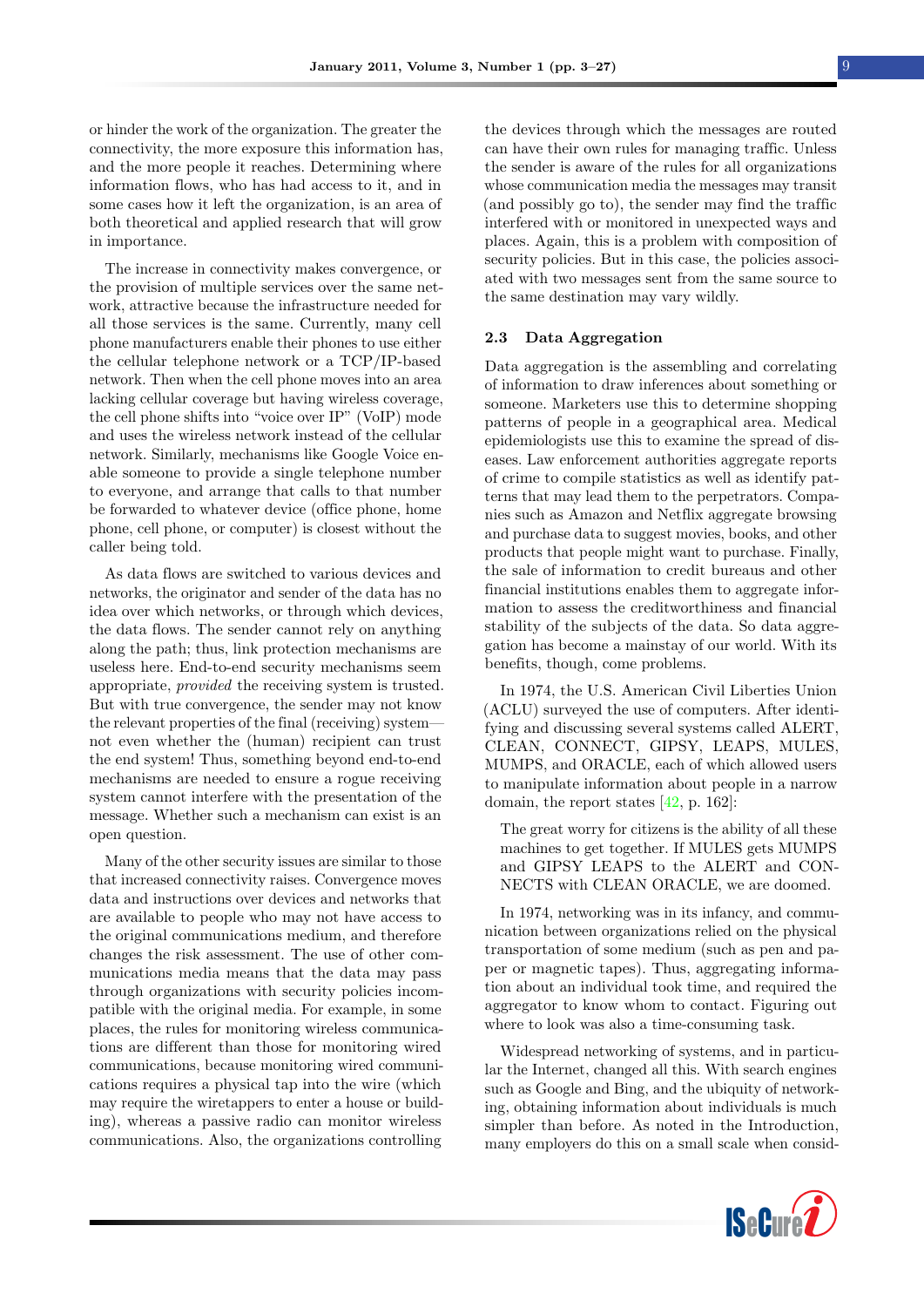ering whom to hire. On a much larger scale, one can build a fairly complete picture of people from data not only in social networks but also on government repositories, web pages, and pages of social and political organizations (especially in societies where political donations are required to be disclosed).

When an "adversary" finds information about a "victim" and assembles it, the adversary can draw certain inferences about that victim. In some cases, these inferences are correct. In others, they are not. The saga of the New York Times' investigation of the AOL data release illustrates both points.

On August 3, 2006, AOL posted 21,011,340 search queries from March to May 2006. The data set had anonymized user identifiers, the query, the time of the query, and whether the user clicked on any responses (and if so, the rank and URL of the item followed). The data was taken down on August 7, 2006.

On August 9, 2006, the New York Times published a story inferring the identity of anonymized user 4417749 from the published data [\[43\]](#page-22-17). The reporters noticed that anonymized user 4417749 made several queries about landscapers in the city of Lilburn in the state of Georgia (GA). Other queries from that same user looked up several people with the last name of "Arnold", and about home sold in the Shadow Lake subdivision of Gwinnett County (which contains Lilburn). With these leads, the reporters quickly identified user 4417749 as Thelma Arnold of Lilburn, GA.

Some of Ms. Arnold's queries presented a misleading picture, however. The queries "nicotine effects on the body," and "bipolar" lead to an inference that she was looking for information about her own medical conditions. In fact, she searched for information to help friends who needed help or were anxious about their conditions; for example, she said she wanted to help one of her friends quit smoking, leading to the search about nicotine.

In this context, beyond the invasion of privacy,  $6$  the erroneous inferences were harmless. In other contexts, they can be very harmful. Consider a search for "how to grow marijuana," "where to buy marijuana," and "marijuana types." These could be from someone who wants to buy and use marijuana, an illegal drug, or someone who is researching its cultivation and use for a high school report on the dangers of using drugs. Were authorities to assume the first, and act on it, the searcher could be trapped in a Kafkaesque nightmare trying to clear himself of something he never even contemplated.

<span id="page-7-0"></span> $^6\,$  Ms. Arnold gave permission for the New York Times reporters to name her in the story. She stated that she planned to cancel her subscription to AOL.



The persistence of information can aggravate this. Past indiscretions, which in the past would have never come to light, return to haunt people. For example, in 2010, Christine O'Donnell, a candidate for the U.S. Senate from the state of Delaware, spent much of he campaign trying to counter statements she made in the 1990s, and that were distributed on YouTube and on television [\[44\]](#page-22-18). And removing data once posted to the Internet is not feasible in practice. Even though the data that AOL had posted was quickly taken down, it had already been copied and remains available on the web [\[45\]](#page-22-19).

One area of active research is to develop faster and more effective data aggregation algorithms, and to build better data aggregation tools. This will enable better marketing of products; it will also allow political candidates to target potential voters more effectively. Undoubtedly, it will be used as a tool in the intelligence community to develop information on adversaries (and potential adversaries) and identify emerging threats.

Countering the effectiveness of these algorithms and tools will also be a research area of some importance. Preventing any information from being available is simply impossible in our world, because basic information about shopping, travel, and other ordinary aspects of daily life involve interaction with groups that disseminate information about those interactions. One technique is fuzzing, in which data belonging to multiple entities is conflated to limit the ability of the adversary to draw accurate conclusions. A second technique is deception, in which one provides deliberately misleading information in order to mislead the adversary. The trick with data aggregation is to ensure that the data sources are (somewhat) aligned with the deception. The history of secret operations provides many examples of this (see [\[46](#page-22-20)[–48\]](#page-22-21) for examples).

#### 2.4 Users and Human Factors

The number of people who use computers has grown greatly in the past 20 years. One reason is the increasing availability and affordability of the technology, and its packaging in a form that anyone can use without extensive set-up. Another reason is the wide range of applications that perform tasks the average person needs done, such as balancing checkbooks, writing letters, and sending and receiving mail. A third reason is the new tasks that the computer makes possible, though the World Wide Web, which exploded in popularity about 15 years ago: now people can shop, read news, and do research from their home or office, rather than having to go to a library or travel elsewhere,

The majority of computer users are not experts, or even particularly knowledgeable, about how computers work, how to configure them, and how to maintain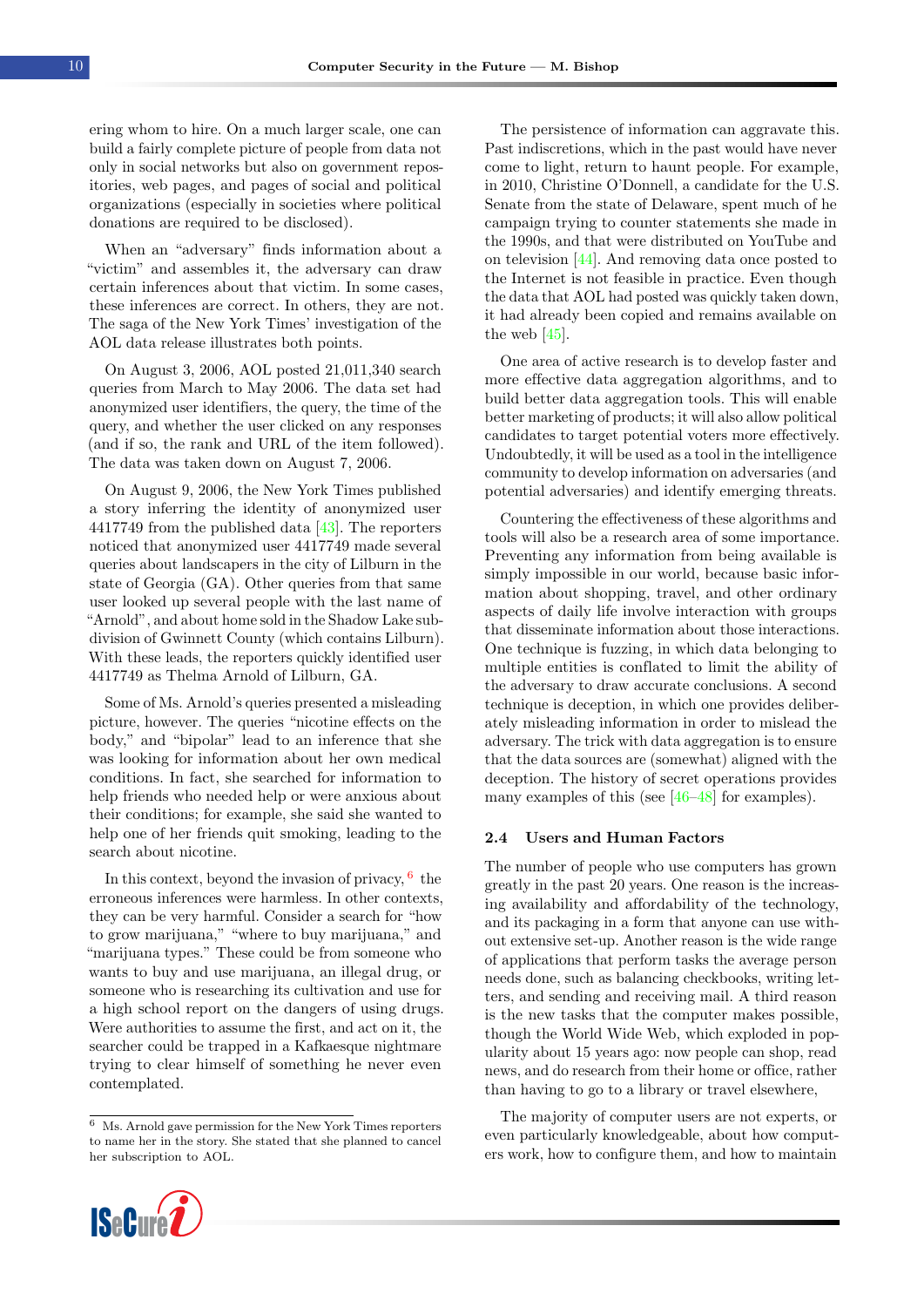them. Nor do they want to be. They view their computer as an appliance that performs certain tasks, and want it to function as reliably as a television set or telephone or automobile—and be as simple to use. Their goal, after all, is to get their particular tasks done, and not figure out how the underlying technology actually performs that task.

Security is a supporting service, not an end in and of itself. So people expect the computer to provide any necessary security for their work, and for their environment. To them, "security" is an amorphous concept that simply means they can do their work without someone stealing their personal information (such as credit card numbers, social security or other personal identification numbers, or other data that could be used to steal identity) or interfering with what they are doing (for example, decreasing the usable capacity of their network connection). If pressed, most people will also want to be sure that someone else does not do anything illegal on their computer, such as install a zombie used by a botnet to steal others' information (but most people will not think of this by themselves, as they assume the controls on their computer will prevent this).

Although there has been much discussion of how to educate this type of computer user about security and securing their system, ultimately such efforts will fail. The primary reason will not be a lack of resources or effort (although these may be contributing factors). It is simply that some people are not capable of learning the technological underpinnings necessary to determine how to configure a system to be secure—and even if they can, it is unclear if they will succeed. Government agencies and commercial firms are defended by experts using the most advanced security tools available—and yet intrusions still occur at those sites. This suggests that not even the experts can adequately defend computer systems. If experts cannot do so, it is unreasonable to expect non-experts to be able to do so.

But home and small business computers are targets for attackers looking for resources to use. The typical form of compromise is placing a bot on the system, thus making the computer one of thousands available for the attacker's use. So in the near future, the need to protect these systems will be recognized as critical. As the purchasers will be unable to do so, the onus will fall on the vendor.

Now the different uses for home and small business computers (called "small computers" for brevity) come into play. Vendors will not be able to design a single "secure" configuration, because the needs of the consumers will vary. But it is very likely that large groups of consumers will have the same secu-

rity needs, so vendors can provide a selection of small computers designed for specific uses. Of course, rather than describe the security settings ("this system does not block outgoing connections over high-numbered ports"), they will describe the effects of those settings ("this system supports games that communicate with web servers") so the consumers can understand what the vendor is providing.

This is very similar to the centralized system configurations mentioned earlier, but key differences will make the task of supplying these configurations much harder. First, the ways in which consumers use small computers varies much more widely than the way a single organization's members use its computers. Thus, a setting that secures some systems will break others, as happened with Microsoft's Windows XP Service Pack 2 [\[11\]](#page-21-10). Secondly, the environments are much more varied, so the vendor cannot expect the system to be connected to the Internet, or even turned on, during the day. Third, the vendor cannot expect the user to be able to articulate what he or she wants, not to be able to understand any of the technical details that a vendor would normally use to describe its products or settings.

This recognizes that many people are not technologically savvy. May people simply do not care about how technology works; they only want to know how to use it. As an example, consider an author who writes fiction. He is skilled with words, ideas, and the expression of those ideas. His writings can make people weep, laugh, think, and act. But he does not know the correct technological model to describe his security needs, and so cannot construct a security policy for the vendor (or someone else) to implement. Thus, vendors must find a way to communicate with the writer that the writer can understand, so he can make informed choices. How to do so is an area of research in communications and psychology that will increase in importance. Of equal importance will be integrating existing mechanisms, and possibly developing new ones, to protect such users.

## 2.5 Computers as Appliances

One approach is to treat computers as appliances. When a consumer goes to purchase a computer, the consumer looks for a system that will perform the desired functions. Upon purchase, the user simply turns on the system and calls up the program they wish to use. The user never sees anything else; the system insulates them completely from everything except the programs they want to run. Further, software and hardware are sold as "plug-ins"; one simply connects the module with the system (possibly through a USB plug, or some other connector) and the contents of

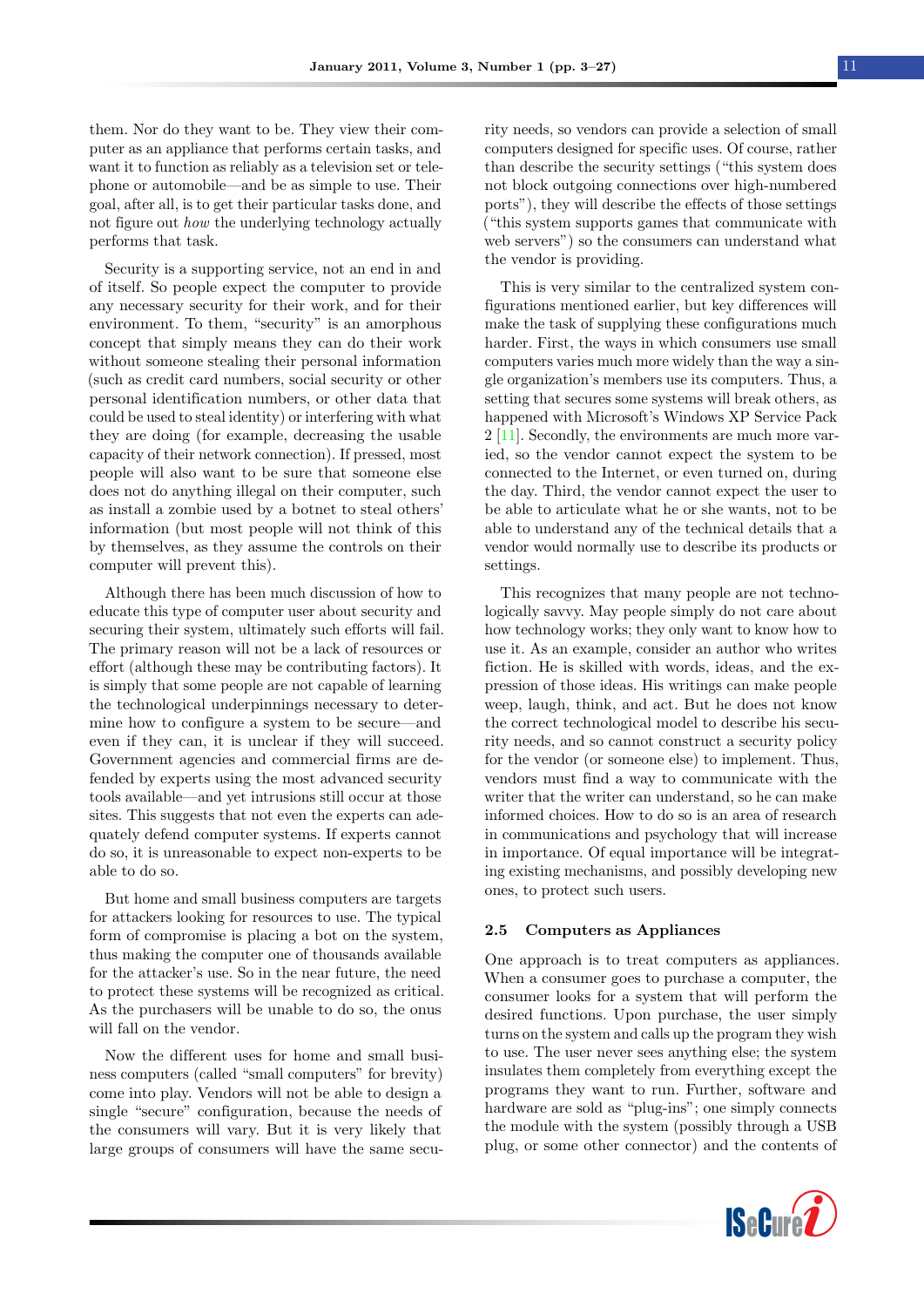that module may now be used.

The "appliance" computer will require a description of what it does and what plug-ins are compatible with it. In particular, if the base system does little (perhaps only provide a web browser) and modules add the ability to type business letters, use a spreadsheet, and so forth, the vendor must ensure that the plug-ins do not interfere with the purpose of the base system. How to express these attributes in a way that a noncomputer savvy consumer can understand is a problem requiring research, and one that will become more important in the future.

The self-contained modules will require considerable sophistication to handle errors. Currently, error recovery is poorly implemented (and poorly taught in schools). As technology and the integration of technology matures, vendors will improve reliability in order to minimize costs of assisting customers as well as attract new ones.

Vendors will take over the maintenance of the systems they sell. This is already being done to some degree with automatic patching of systems, where the system contacts vendors to download the latest patches, and then install those patches. But vendors in the future will have to go farther: they will have to be able to restore systems that have been successfully attacked, or enable the customer's work to continue while the system is compromised so that the vendor, or other authorities (such as law enforcement) can investigate.

We see this to some extent in the rise of "security as a service." That phrase means that one contracts with an external service to provide security, much as one contracts with an Internet service provider (ISP) to provide a network connection. When one does the latter, one need not understand how to install the physical network, set up the routers, DNS, and other infrastructure services. The ISP provides that for the customer. Similarly, a company offering "security as a service" provides anti-virus mechanisms, firewall mechanisms, and other security mechanisms in such a way that the customer need not monitor or maintain them; the service provider does so.

These changes reflect an approaching paradigm shift: computing is moving from a technologically oriented discipline to a human-oriented discipline.

Some aspects of this paradigm are emerging. In addition to the earlier observations, the rise of social networking is changing how people communicate. This has inspired several areas of research. A new method of routing is based on social connections rather than traditional metrics such as hop count or minimum delay time. Recommendation systems and other systems grounded in people underlie many trust models, and in fact are themselves subject to essentially social attacks such as the Sybil attack. Information systems can also monitor people closely, and provide this data to caregivers—or others.

This last point bears amplifying. Pervasive computing requires placing sensors in an environment so that a person can be continuously monitored. This might be used, for example, to enable an elderly or sick person to live as an outpatient but, in case of a problem, receive immediate care. It can also be used in less beneficial ways, leading to a society such as in George Orwell's novel 1984 [\[49\]](#page-22-22), because it exposes extremely personal information to observers.

#### 2.6 Summary

As technology and the use of computers evolve, ordinary users will become more insulated from the internals of the computer. Vendors will assume the burden of managing and securing the system. As users' needs grow, the systems will move to providing basic services and mechanisms only, and both vendors and users will augment these with plug-ins that are designed to work with these appliance computers without compromising the security of those systems or other applications.

Two concepts provide the basis for this view of computing. The first is the increase in connectivity and the convergence of different computing devices. In order for devices to transition from one network to another, they must be able to switch from one type of network to another without user intervention. Cloud computing is another example of this trend, because the services provided by the proprietor(s) of the cloud must be those needed by the customers of the cloud that is, the customers must be able to connect to the cloud service provider. This raises numerous security issues such as security policy composition, system vulnerabilities, and information flow.

Interconnection and convergence require an adherence to standards. This is the second concept. The standards have many parts, and a critical part would be the security-related components of the standards. These components must take the technology, the environment and procedures into account. Further, standards of secure operation and maintenance give assurance that the services provided have the proper protections. Finally, compliance evidence shows that the procedures supporting proper implementation of the standard have been instituted.

The element of privacy will continue to grow in importance, both for individuals and for organizations. As noted earlier, data aggregation methods will help observers infer information about the entities. Various

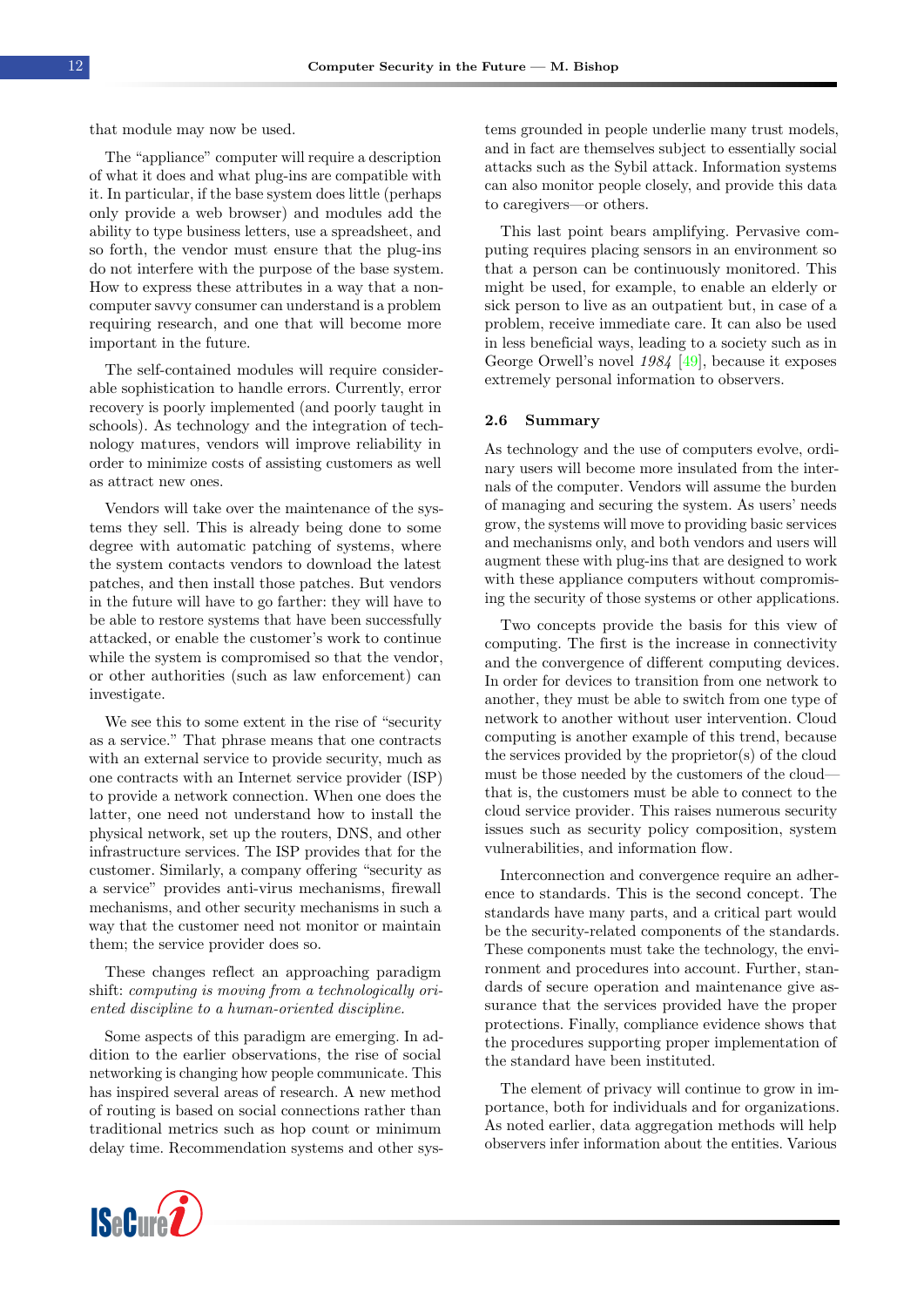techniques to disrupt this aggregation will improve, but so will the inference techniques. Direct monitoring may be simpler conceptually, but legal as well as practical limitations may hinder such monitoring. Governments and law enforcement agencies also will want the ability to bypass security controls when they deem it necessary. The events in Greece are a cautionary tale; there, attackers used the build-in wiretap features to monitor calls between government officials [\[50\]](#page-22-23). Undoubtedly more such unauthorized uses of bypass features will occur.

## 3 Changes in Infrastructure

An "infrastructure" is "a collective term for the subordinate parts of an undertaking; substructure; foundation" [\[51\]](#page-23-0). In the field of information technology, "infrastructure" refers to the networks, servers, and associated protocols and devices that support computing and networks. We use the term in a slightly broader sense. In addition to the ordinary meaning, we include non-technical resources that support computing and networks, such as human resources, management procedures and policies, and other resources used to ensure the infrastructure and computers that use it function properly.

We look at the future of the security of this infrastructure by examining several components: the Internet protocols, associating attributes such as origin with messages, testing, societal impacts of the infrastructure, and security problems attendant on experimenting with the next generation of infrastructure.

#### 3.1 Internet Protocols

The ARPANET protocols were not designed to provide secure networks. When they were originally developed, the main concern was with network robustness and reliability rather than thwarting attackers who tried to subvert the network. Thus, the foundational protocols (specifically, IPv4, TCP, and UDP) emphasized reliability and continued communication in the face of catastrophic failure of a large part of the network rather than protection of data or authentication of sources.

As the ARPANET, and other networks, evolved into the Internet, security became a more important consideration. Many mechanisms were suggested to provide the necessary protection. For example, the foundational protocols do not provide end-to-end security or authentication. In the 1990s, Netscape developed the Secure Socket Layer (SSL) protocol to provide confidentiality and integrity at the transport layer [\[52\]](#page-23-1). The Internet Engineering Task Force (IETF) used the experience gained from SSL's deployment to develop a

successor, the Transport Layer Security (TLS) protocol [\[53\]](#page-23-2). As Internet commerce grew, support for these protocols was added to web browsers and servers, and they are now an integral part of Internet commerce and security.

In 1998, IPv6, the successor to IPv4, was released [\[54\]](#page-23-3). IPv6 provides many security enhancements, including end-to-end host authentication and packetlevel data encryption [\[55,](#page-23-4) [56\]](#page-23-5). This end-to-end security differs from that provided by SSL and TLS, which authenticate based on the entities (users) rather than the host.

Key to the integration of the transport and network layers is the Domain Name Service (DNS) [\[57,](#page-23-6) [58\]](#page-23-7) that binds network-layer (IP) addresses to transportlayer addresses (host names). The DNS, developed in the mid-1980s, is a distributed database wherein each domain has a DNS server that answers requests for the IP address associated with a host name, and vice versa. Various optimizations make the DNS very efficient. For example, a response to a DNS request may include multiple records, and the querier caches them to speed future lookups. However, various attacks take advantage of some of these optimizations to provide bogus mappings. For example, in a DNS cache poisoning attack, an attacker appends a bogus record to the DNS response, and this record will be cached along with the legitimate ones. Then when the victim sends a message to the host named in the bogus record, the victim sends messages to the site the attacker has selected rather than the intended site.

In response, a new protocol called DNS Security Extensions (DNSSEC) was developed [\[59](#page-23-8)[–61\]](#page-23-9). This protocol provides digitally signed DNS records. Then, in the above attack, the bogus record would not validate properly—either it will be unsigned or signed by an unknown key. So the intended victim would reject it as untrustworthy. Unfortunately, the complexity of the protocol and the overhead induced by early implementations have slowed its adoption, and DNSSEC has yet to be widely deployed.

Like DNSSEC, IPv6 is in use but has not achieved widespread popularity; IPv4 is still the dominant network layer protocol. Perhaps this is in part due to the increased size of IPv6 packets (which use, for example, 128-bit addresses as opposed to the 32-bit IPv4 addresses). Further, many management, analysis, and security tools exist for IPv4. Few tools exist for these purposes for IPv6. It is unclear whether this is a result of IPv6's lack of widespread use, or a cause delaying its adoption.

The security enhancements of IPv6, collectively called IPsec  $[62]$ , have been implemented for IPv4,

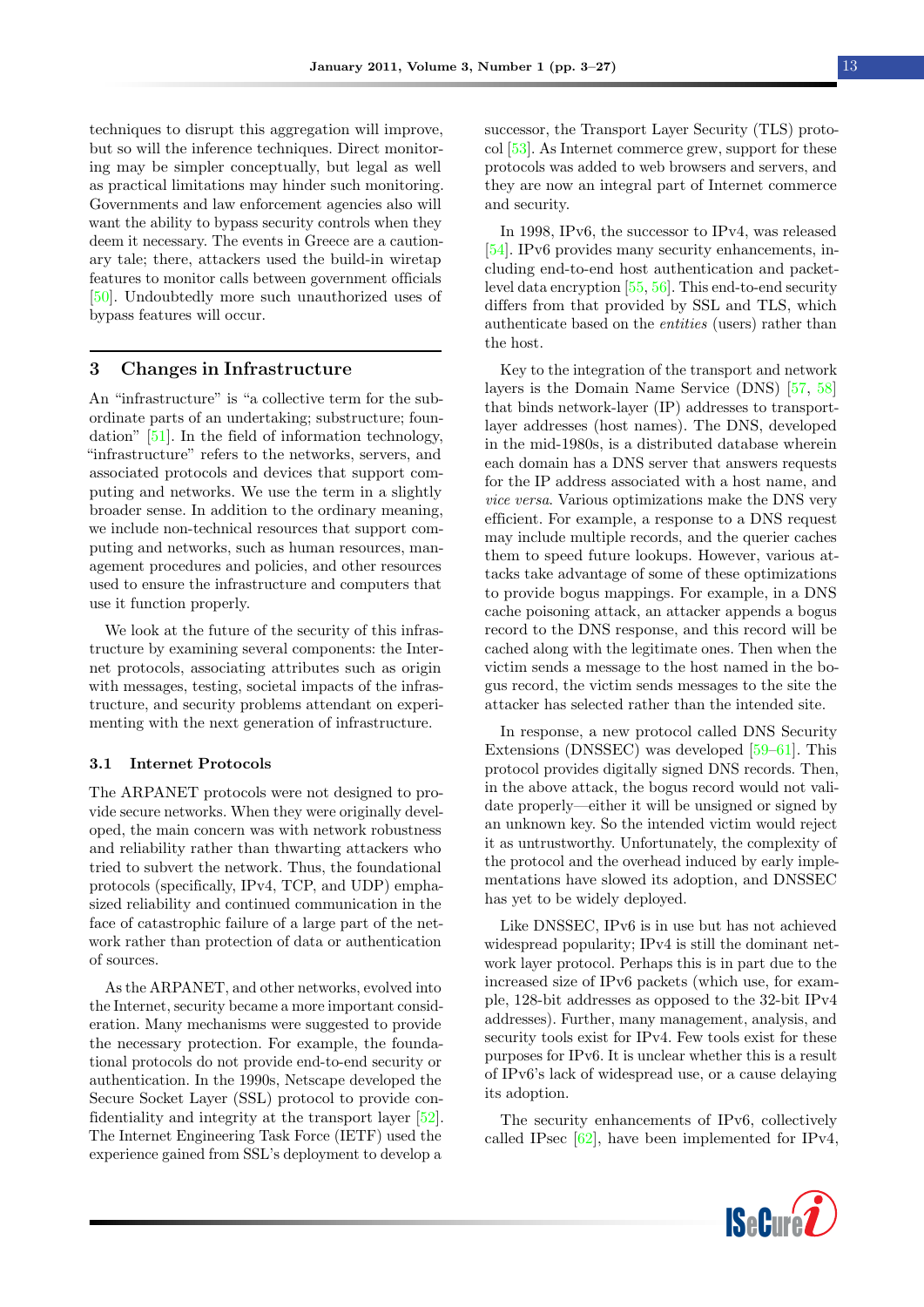thereby giving sites that use IPv4 the benefits of those mechanisms. One issue is that both IPv4 endpoints must use IPsec for those benefits to be realized.

Many protocols, like IPsec, SSL, and TLS, are grounded in cryptography. As that field evolved, so did the algorithms used. Flaws were found in cryptographic hash functions, the venerable Data Encryption Standard (DES) [\[63\]](#page-23-11) is being supplanted by the Advanced Encryption Standard (AES) [\[64\]](#page-23-12), and practical identity-based encryption schemes were developed. The length of cryptographic keys in public key systems increased as computational power increased. These advances provide a basis for improving the strength of the cryptography supporting Internet protocols.

In the future, the use of security-related protocols will increase as the number of attacks against the infrastructure increases. Use of IPv6 will continue to expand, but slowly; the spread of DNSSEC will also spread slowly. But the use of TLS and other transportlevel protocols will continue to increase, as will the development and deployment of other security-related protocols.

The greatest barrier to the adoption of new protocols is inertia. Introducing new protocols, and new implementations of old protocols, risk introducing flaws into systems that currently work. With organizations, and indeed much of society, so dependent on the Internet and other infrastructures working correctly, the old adage "if it isn't broken, don't fix it" applies here. In the future, though, vulnerability to attacks, and the success of some attacks, may make clear that the existing infrastructure, in some sense, "is broken" and so the price of not "fixing it" exceeds the risks of doing so.

## 3.2 Public Key Infrastructures

Cryptography supports most security protocols. For example, IPsec uses cryptography to provide confidentiality. SSL and TLS use public key cryptography for both confidentiality and integrity.

Central to public key cryptography is the idea that a public-private key pair is bound uniquely to an identity. The identity may be an organization, like Amazon or a bank; it may be an individual, such as the author; or it may be a system, such as a home computer. The public keys are used to encrypt secret keys that are then used to encipher the message. Private keys are used to digitally sign messages; the signatures can then be verified using the corresponding public key.

Certificates bind a public key to an identity (the subject). An *issuer* then signs the certificate. To validate the certificate, one obtains the public key of the issuer, which itself is in a certificate. The infrastruc-



ture for managing certificates is called a Public Key Infrastructure (PKI).

Two different models of PKIs emerged. The first is the hierarchical model [\[65\]](#page-23-13). It views the PKI as a tree, with interior nodes being the issuers or certification authorities (CAs). The root node issues certificates for its children, who in turn issue certificates for their children, and so forth. This model tends to be used for business-oriented matters, because the issuing of a certificate may require a contract between the issuer and the subject. Each CA can publicize the requirements that someone must meet to obtain a certificate from the CA. Thus, the recipient of a certificate can assess the degree of trust it wants to place in the public key-subject binding, and in the accuracy of the subject identification.

The Web of Trust model takes a very different approach. Rather than a hierarchy, it is modeled by a directed graph. As implemented in PGP [\[66\]](#page-23-14), anyone can sign anyone else's certificate. Signing is distinguished from issuing. Typically, someone creates a certificate and signs it (this is referred to as "self-signing"). Others can also sign the certificate, and along with the signature enter a level of trust in the validation of identity (ranging, for example, from "untrusted" to "ultimate trust"). One effect of the lack of a centralized certification authority is that the definition of each level of trust lies in the signer. So "ultimate trust" for one may mean that the subject is physically present and has verified the certificate is his; for another, it may mean that the subject emailed the signer from a known mailbox. Thus, the recipient has no way of assessing trust unless she knows one of the signers, and the criteria that signer uses for assigning the trust level.

In the past, people believed that a single, cohesive PKI structured using the hierarchical model could provide for most needs. A unified structure makes managing public keys straightforward, and—perhaps more importantly—provides a single framework in which certificate recipients could assess the degree of trust they can place in the binding between the key and the subject in the certificate.

But non-technical barriers blocked such a single PKI. For example, which organization will be trusted to be the root? In practical terms, no such node exists for the world. As an example, there is no organization that both North Korea and South Korea would trust. Thus, a set of distinct PKIs grew. Rather than a single hierarchy, a forest of hierarchies existed, with root nodes cross-certifying one another when appropriate.

A key question is how the PKIs support anonymity. The Web of Trust supports it directly: one can simply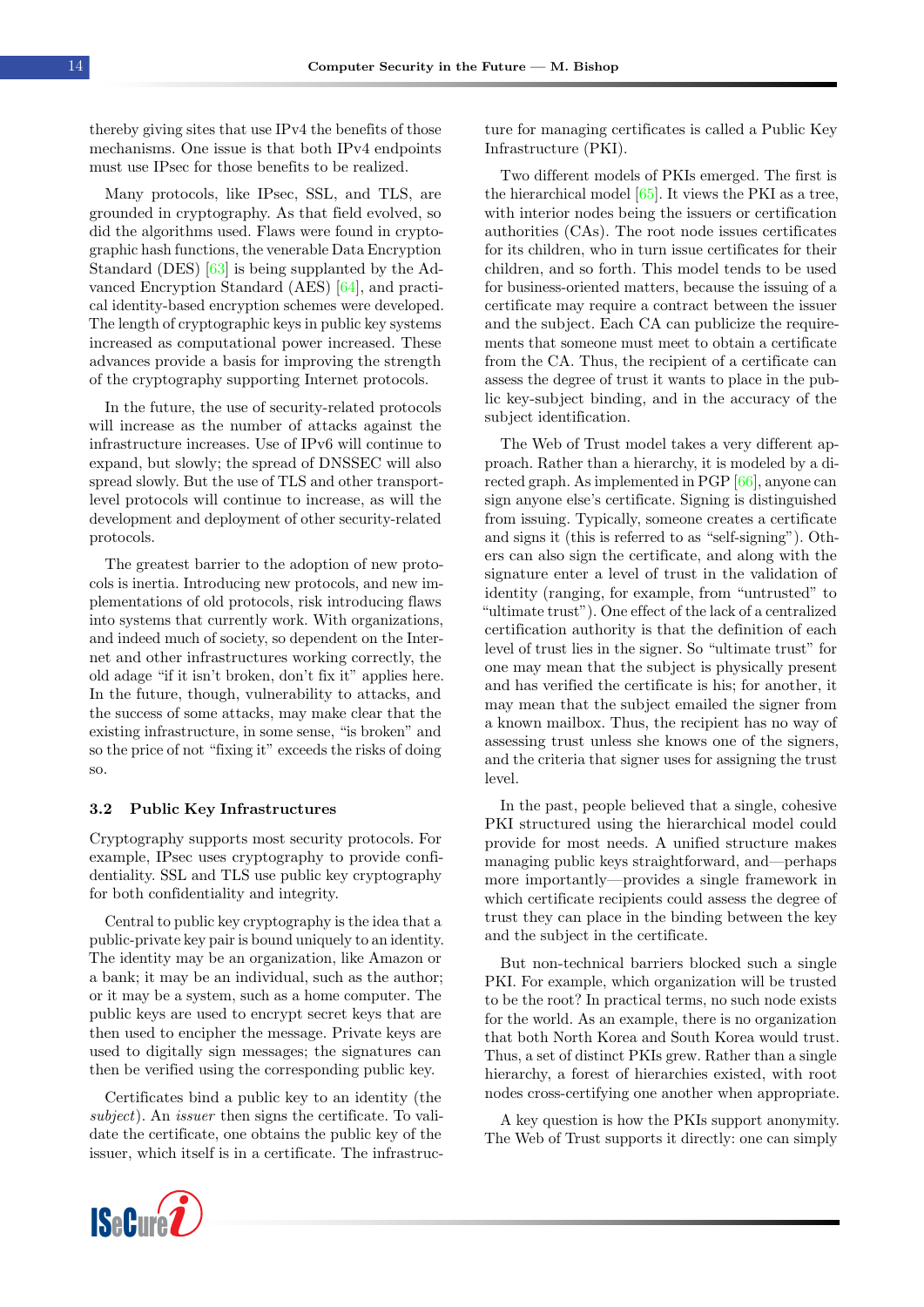create a certificate issued to "anonymous" (or some other suitable pseudonym), and self-sign it. But the hierarchy model poses a problem: as the CA is vouching for the identity of the subject in some way, a special type of CA must be created. This CA's policy for issuing certificates makes no claim that the identity in the certificate is verified; thus the subject identifier can be any name. The CA issues persona (or anonymous) certificates [\[65\]](#page-23-13).

The usefulness of anonymous certificates is questioned periodically. A good example of their utility is verifying that a sequence of messages is received as signed (integrity verification) and that those messages came from the same source (origin authentication). A whistleblower, for example, might need to respond to claims made by the company involved after the first set of documents is released. By signing her response with the same private key, so it can be verified using the same certificate, the whistleblower establishes the connection between the first and second messages.

The future will not bring a single PKI. Given the failures of the past 30 years to do so, there is little reason to believe future attempts will succeed. Far more likely are many PKIs, each serving a particular constituency such as an organization or a collection of organizations with a common purpose. Government regulation may also require the use of PKIs for signing messages for legal or administrative purposes, in order that they be attributable to particular individuals or organizations.

This raises an area in which some work has been done, but much more remains to be done: attribution.

## 3.3 Attribution and Forensics

Attribution is the association of a characteristic with data. Perhaps the most common instance, authentication, attributes an origin or identity to a process or message. Much of the technical work on attribution focuses on IP traceback [\[67–](#page-23-15)[70\]](#page-23-16) to determine the originating IP address of a packet (regardless of the source field in the header); this addresses source spoofing in flooding attacks. Other papers extend this work to determine accountability of attackers [\[71\]](#page-23-17) and creators of network traffic (not necessarily attackers) [\[72\]](#page-23-18).

These works build on the lack of attribution capabilities within the existing Internet infrastructure. The value in the source field of the IP packet header, for example, can be easily forged, so IP traceback must rely on routers and other intermediate systems for information. Due to the large numbers of packets that infrastructure systems handle, many IP traceback schemes are probabilistic. Thus, a flood of packets may be traced to their origin, but a single transmission with few packets may not have any packets marked for tracing.

But characteristics other than identity are associated with an entity. For example, a message sent through a network has an associated transit time, a route taken, and other characteristics, all of which are attributes as well. Beyond that, there is ambiguity in many characteristics. For example, "origin" is usually interpreted as "IP address" or "network address." Many contexts require origin to be attributed to a person or organization. As of now, work in computer security has focused only on the technical aspects of attribution, assuming that others will translate it to external entities.

As attribution on the Internet becomes more important in non-technical areas such as law, technology will be improved to provide the necessary information. Several different types of attribution may be desirable [\[73\]](#page-23-19).

- When anyone can determine the values of the characteristics under consideration, perfect attribution has occurred. The legal community will find this useful to track court and other legal documents. Law enforcement will also use this to track messages or packets involved in criminal activities.
- When no-one can determine the values of the characteristics under consideration, perfect nonattribution has occurred. Dissidents in a country with a repressive government who wish to communicate will want this form of attribution.
- When only some entities can determine the values of the characteristics under consideration, perfect selective attribution has occurred. For example, Anna may want the tax bureau to know her salary, but not anyone else.
- When anyone can determine values of the attributes in question, but those values are incorrect, then false attribution has occurred. Suppose an intelligence agency wants to access a terrorist web site, but not let the terrorists know who is doing so. The agency would find this type of attribution useful.

The last type brings up an interesting point. Law enforcement considers attribution a crucial tool in tracking down criminals, because it enables the officers to trace the activities of the criminals as well as provide evidence that can be used in court. If attribution is built into the network, though, the criminals can also track the law enforcement investigators as they use the network to carry out their investigation. Thus, the implementation of attribution must take societal constraints into account.

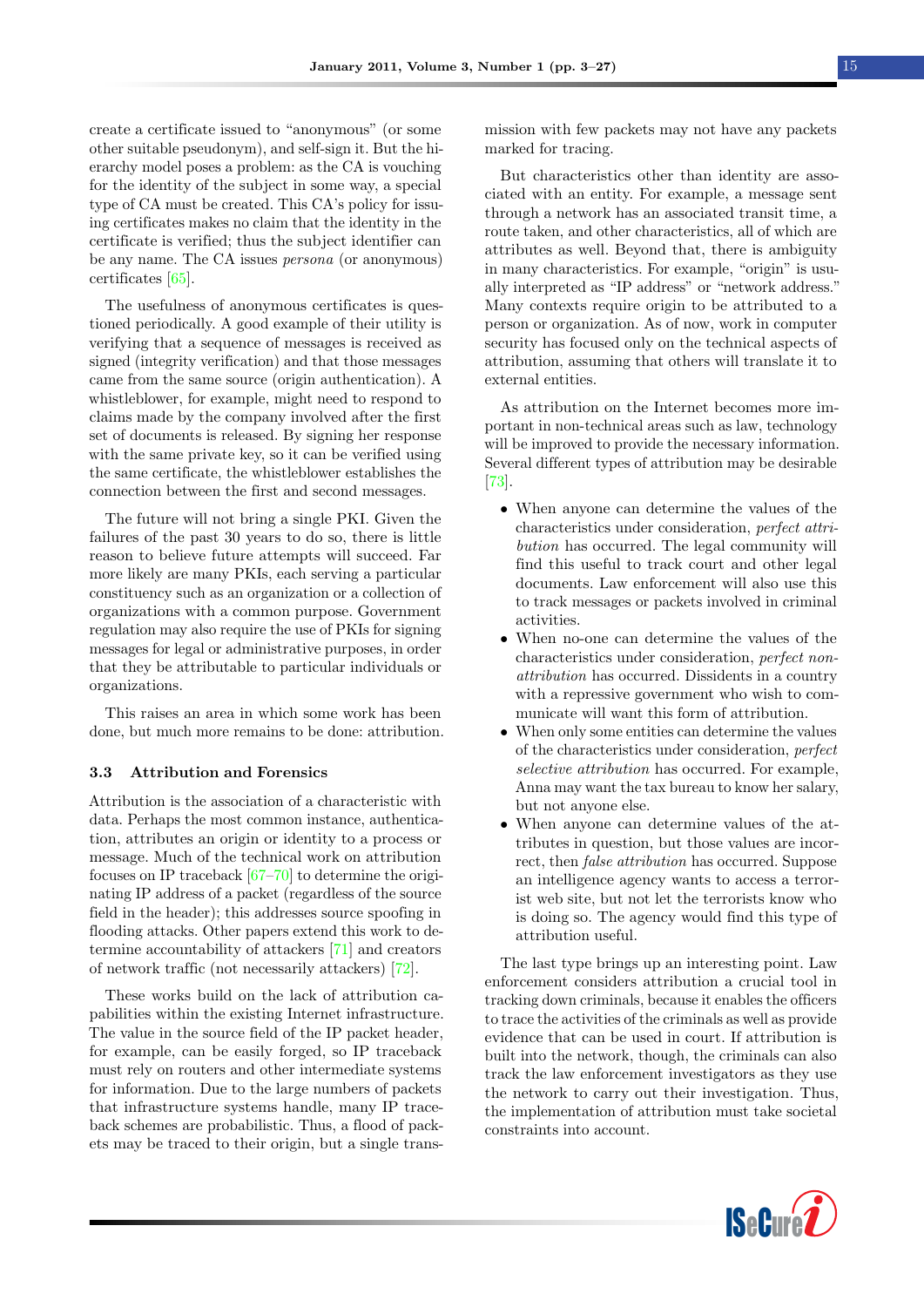This is especially true for forensics, which combines elements of technology and technical expertise with law, communications, and psychology. Forensics is the ability to analyze an event or a state, to determine as many of the traditional characteristics of who, what, where, when, why, and how as possible.

Forensics has two aspects. When a system event such as an attack is discovered, the technical analysis will provide details that enable the system administrators, auditors, and others to figure out who (user ID or other entity identifier) was involved in the attack, what happened, where the attack came from (that is, what network addresses were involved), why the attack was launched (that is, what the goal of the attack was), when the attack occurred (as contrasted with when it was detected) and how the attack was carried out. For the purposes of the technical personnel, these questions need to be answered to their satisfaction. They can make inferences and draw conclusions based on their technical expertise and knowledge, and need only to be able to convince themselves, and the other technical personnel they must contact, of the answers to these questions.

In practice, these inferences are necessary because most computer systems are not designed for forensic analysis. The analyst examines the contents of logs and current system state, and possibly portions of earlier states of the system as obtained from backups, to discover what has changed and what activity has occurred that might explain the change. But programs and operating systems usually do not record all the information needed to analyze the attack, unless the systems have been designed with security in mind.

Explorations of how to design new systems, and augment existing systems, to provide the data needed for a complete forensic analysis, will expand in the future. Further, the infrastructure itself—networks and devices on the networks—will need to support forensic data collection. With the advent of cheap, plentiful storage, one can record huge amounts of data for later analysis. The key to forensic analysis is determining what the data means. This requires imposing a structure on the data. The structure can be imposed either as the data is gathered, or after it has been gathered. Discerning what structure to impose is far more difficult, and a reason that existing forensics is generally ad hoc. One examines logs looking for unusual events, and then traces forwards and backwards to reconstruct the event.

Much research and practice in the future will be devoted to making forensics more rigorous. One promising approach is to begin with the goals of an attack, and use the requires/provides model to determine what capabilities the attacker. One can then work

backwards to build an attack tree to see what capabilities the attacker needs to initiate the attack. The next step is to examine the logs to determine events corresponding to obtaining those capabilities. The use of a formal model to derive the types of data to look for provides a rigorous basis for asserting that the forensic reconstruction of the attack is correct—and for allowing others to reproduce the analysis.

In addition to the technological reconstruction, the site may need to involve lawyers or law enforcement authorities. Here, the rules change because the technical information must be presented in court. So the data must be gathered, and the analysis performed, to stand up in a court of law.

A court requires that evidence be gathered and pre-served according to specific legal rules.<sup>[7](#page-13-0)</sup> For example, in the United States, evidence requires a "chain of custody" showing who has handled the evidence and what he has done with it. This allows the court to evaluate whether the evidence has been tampered with. Such rules apply only if the evidence is to be used in court, so are unnecessary for the technical reconstruction in most cases.

The situation is different when law enforcement looks for evidence of a crime. The police are either monitoring a network or analyzing a system looking for evidence of a crime. As with analyzing attacks, the police must properly interpret the evidence to be sure that what they find is a crime, and that they do not accuse the wrong people. Two examples will show why law enforcement and other legal authorities need technical expertise and must understand how computers work.

The first case involves pornography. The U.S. White House web site is www.whitehouse.gov. At one time, the web site www.whitehouse.com referred to a pornographic site. [8](#page-13-1) If a user simply entered "whitehouse" as the address to browse to, most browsers automatically supplied a ".com" ending, taking the user to the wrong web site. Even if they immediately navigated away, the pornographic web page would be in their web browser's cache. If a police officer did not know how the cache worked, he might assume the user deliberately downloaded the page—when in fact the user did not.

The second case involves movie piracy, a serious crime in many countries. In the United States, the organization that protects movies from being pirated uses undisclosed techniques to find networks on which



<span id="page-13-0"></span><sup>7</sup> What follows applies specifically to criminal trials in the USA. Rules for other types of trials, and for courts and laws in other countries, will vary.

<span id="page-13-1"></span><sup>8</sup> It no longer does so.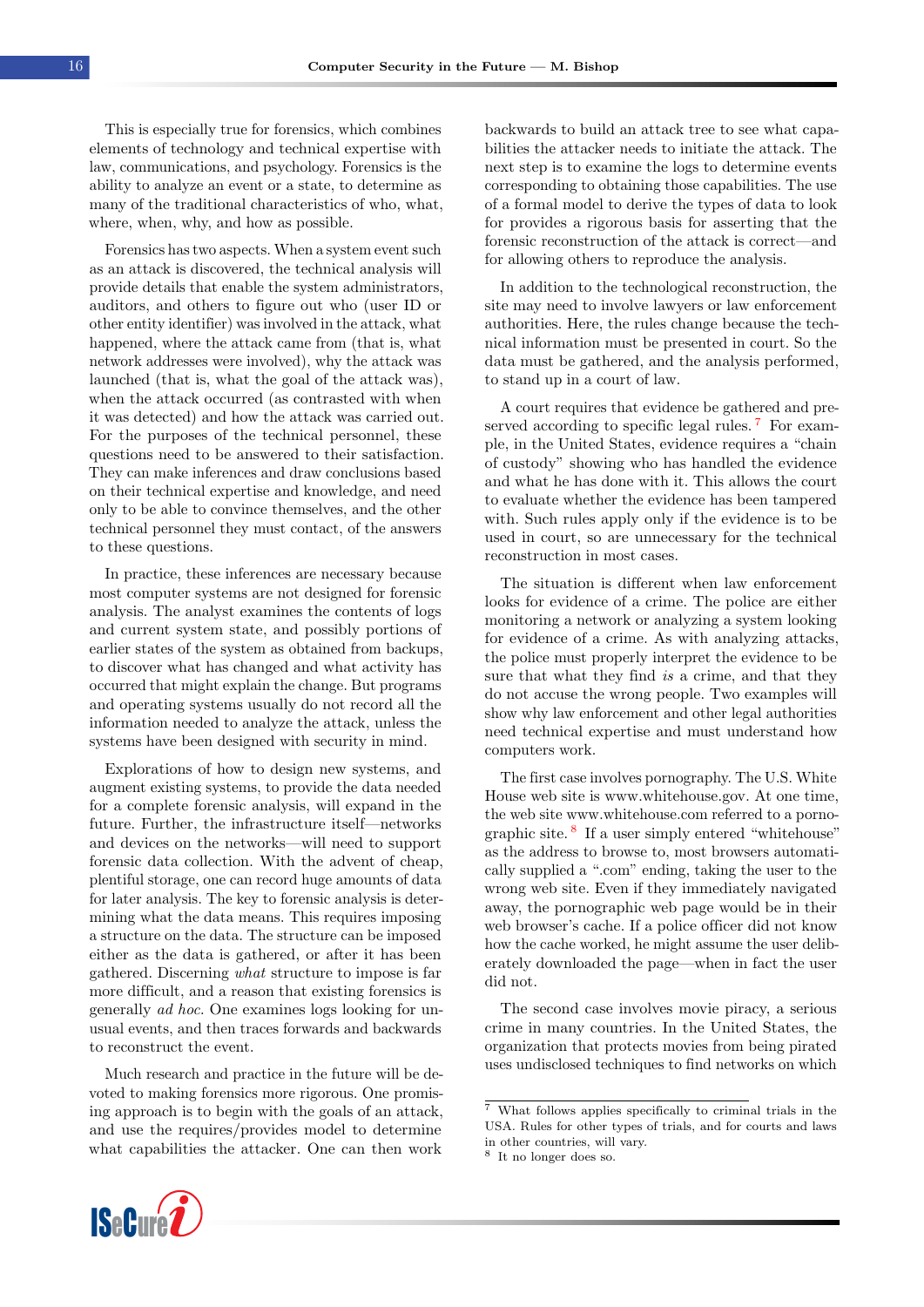movies are being shared, and sends "take down" notices to the owners of servers with pirated copies of movies. It also pursues legal action against them. Researchers have shown that, under some circumstances, the identification mechanisms used to find unauthorized movie sharers may identify the wrong systems; indeed, they managed to have their network printer be the target of a take down notice! [\[74\]](#page-23-20) By not understanding how the mechanisms works, the enforcement authorities will not understand why innocent people can be accused of the crime.

In the future, these problems will be aggravated. Because of the complexity of law, police science, and digital forensics, it is likely that experts will do much of the interpretation of evidence for legal authorities and lay people. Experts, however, make mistakes, and may present incomplete or incorrect evidence as fact. The standards for treating evidence as scientific vary from jurisdiction to jurisdiction. But in general, the "triers of fact"—judges, and where present juries—determine what weight, and how much credibility, to give the testimony.

#### 3.4 Testing and Experimentation

As new protocols, infrastructure architectures, and defenses against attacks are developed, they must be tested before being deployed. The complexity of the infrastructure no longer allows us to predict, with great accuracy, all the effects of changes, so the protocols must be tested to uncover emergent properties. The problem is finding a test bed of size sufficient to test the protocols and architectures in a realistic environment.

Simulating the environment requires that we understand the environment completely. Often we do not. As an (historical) example, the first high-altitude flights veered off course due to unexplained high-speed winds—the jet stream, unknown until those flights. So simulations of the flights would have failed to match the actual flight paths, because the simulation would not have taken the (then unknown) jet stream into account.

Deploying the developed mechanisms over a limited area provides some measure of testing, but not enough—especially for security mechanisms. When one tests security mechanisms, one must attack (either in simulation or reality). Doing so on a production network risks interfering with others' work, or damaging their systems, neither of which is acceptable.

The solution has been to build large test beds, consisting of thousands of systems. The two most widely used are the DETER/EMIST test bed [\[75\]](#page-23-21) and the PlanetLab test bed [\[76\]](#page-23-22). These networks contain thousands of nodes. The controllers can be reached over

the Internet, so programs can be set up, broadcast to the nodes that the experiment is using, and then run. But the nodes themselves are not directly connected to the Internet, so (for example) if a malicious program is executed to test a defense or measure the speed of its spread, the experimenters need not worry about the malware escaping to the Internet.

The U.S. National Science Foundation (NSF) funded a project to create the Global Environment for Network Innovation (GENI) [\[77,](#page-23-23) [78\]](#page-23-24). This virtual laboratory provides an Internet-scale test bed for experimentation. The GENI infrastructure is designed to be shared, heterogeneous, and highly instrumented to enable experimenters to run experiments and monitor them. Individual nodes can be programmed, just as in PlanetLab, so experimenters can control (or monitor) their behavior.

GENI is in its infancy. Two issues that arise in the existing Internet, and will continue to pose problems in its successors, have already raised challenges for GENI. They grow out of GENI's idea of sharing resources: federation and isolation.

As GENI is intended to be global, it will have nodes throughout the world. Different organizations own and operate the nodes making up GENI. Those organizations have their own rules for managing their nodes and for making resources available to GENI. Further, laws in the jurisdictions in which each organization resides may affect what the organization can and cannot do. For example, a node in a jurisdiction that does not protect privacy may require that data in an experiment be available for others to review. Such visibility may be unacceptable to the scientists running the experiment. To resolve this problem, GENI is developing a database of resources, where they are available, and under what conditions they are offered to the GENI community.

GENI nodes and resources are to be shared among the users of GENI. This raises the question of interference. Suppose two experiments are being run, and one causes the nodes on which it is being run to fail. Then all experiments using those nodes will also terminate. Such unreliability is unacceptable. So, GENI must provide a way to isolate experiments using the same node from one another. The solution is to virtualize the GENI network and resources whenever possible. Each experiment gets a slice of each node and resource. The set of slices for an experiment make up the experiment's view of the GENI network—in essence, a virtual network. Then, if two experiments are running on the same set of nodes, and one causes the network infrastructure to crash, only that experiment's virtual network fails; the other experiment's virtual network is unaffected. Similarly, an experimenter can run se-

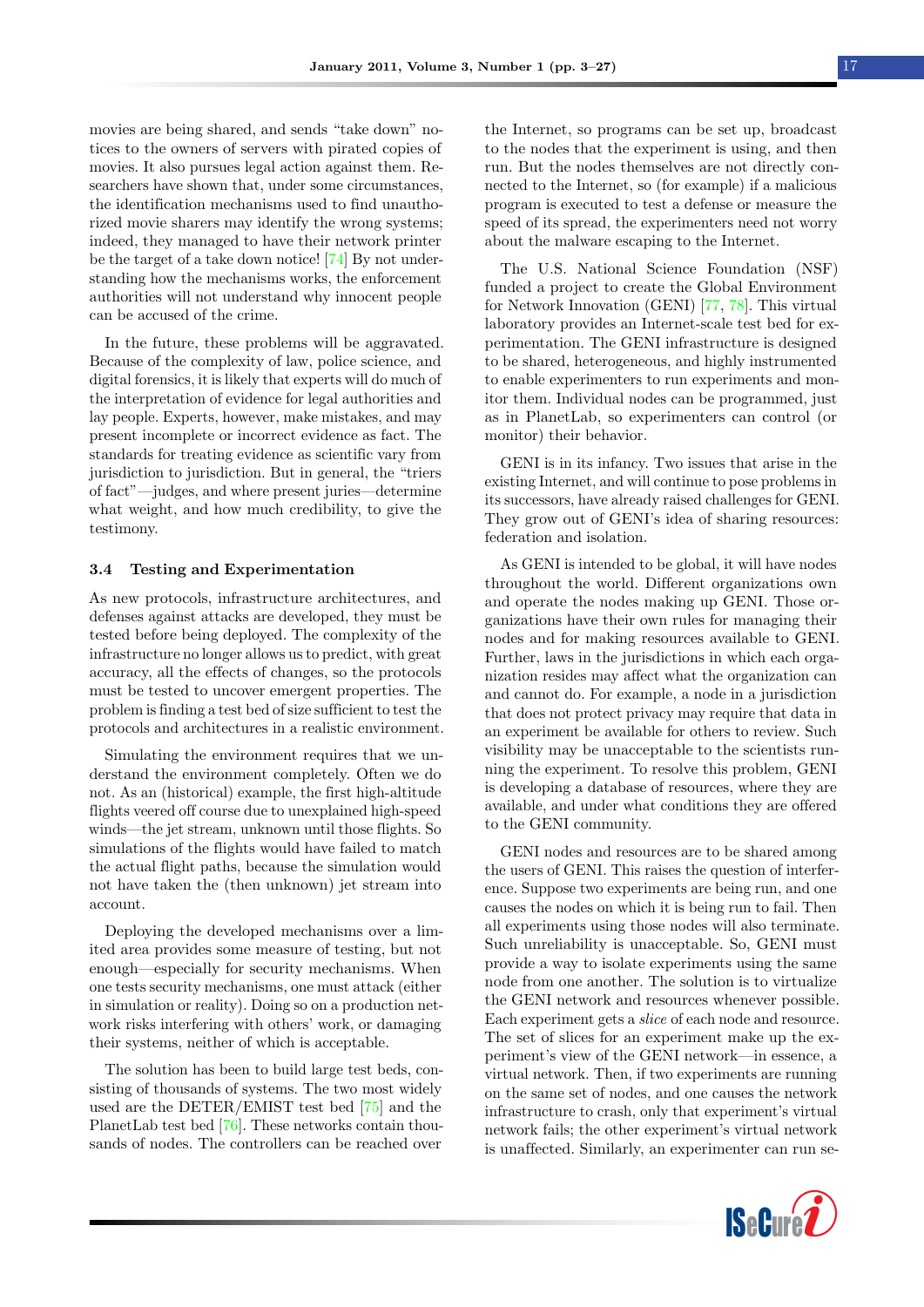curity experiments in his slice without putting other experiments at risk.

The idea of virtualizing infrastructure will be applied much more in the future. Consider cloud computing. A program uses clouds to store data or perform computation, basically in the same way that it would invoke remote procedure calls, except the calls go to servers and invoke resources on other systems ("the cloud"). These other systems may belong to the organization running the program, or to other organizations. Indeed, the program may not know, or be able to control, which organizations' resources are used. Thus, security becomes an important consideration for the program and the organization.

It is also an important consideration for the cloud providers. They need to keep their resources available to cloud customers. They need to protect their customers' data. Virtualization may provide a (partial) solution, because it would provide the isolation needed to prevent two customers from interfering with one another, or reading one another's data.

The mutually suspicious environment, in which the cloud customers want to confine providers' access to data, and the providers want to limit the customers' access to their resources, is a form of the confinement problem [\[79\]](#page-23-25), which has been (and will continue to be) an area of active research.

GENI is currently moving into its third phase of development (called "Spiral 3"). It has formed partnerships with other large networking communities (such as Internet2). These will provide services, additional infrastructure, and expertise to accelerate GENI's growth. In the future, GENI and test beds like it will provide the experience needed for designing and implementing effective security mechanisms. Also, those test beds can be used to analyze attacks, especially those involving the spread of malware.

This will lead to improved experimental techniques for computer security. In the past, many computer security experiments were flawed. They lacked a control case, or generalized results without providing evidence that the generalization was valid.

In 1998 and 1999, MIT Lincoln Laboratories ran a series of tests on intrusion detection systems [\[80\]](#page-23-26). They measured data from a network with both classified and unclassified traffic on an Air Force base, and then created data that simulated the actual traffic. They then embedded various attacks, and modified some of the traffic to be anomalous. The testers provided synthesized training data to the research community, which used it to train their intrusion detection systems. Finally, the intrusion detection systems analyzed the simulated data to see which attacks they could detect.



The testers then published their experiment and their results.

Subsequently, their experimental techniques were reviewed and challenged [\[81\]](#page-23-27). The paper found several problems in the underlying assumptions. For example, the testers did not explain why the number of false alarms on the synthetic data would be the same as for the real data; this was important because one of the measures involved the percentage of false alarms. The distribution of the injected attacks was not compared to the distribution of attacks in the real data. Other points raised awareness of the problems of running effective experiments.

Many problems hinder reproducibility, a cornerstone of scientific experimentation. Testing procedures are often not documented in enough detail for others to reproduce the analysis. Perhaps more importantly, raw data is rarely made available; this prevents others from repeating the work exactly. Two common reasons for withholding the data are that the data may contain private information—for example, user names and passwords—that could compromise users and systems; and an attacker may be able to mine the data for information that could be used to compromise the business practices of an institution, for example by revealing information about protection mechanisms in use. Unfortunately, this often makes proper interpretation of the results difficult because the specific parameters that affect the results may not be fully understood at the time the paper is published. Making the data available allows other researchers to explain the reasons underlying the results, as is done in the wonderful paper [\[82\]](#page-24-0) that provided a theoretical and analytical reason for an observed result, that the Stide system required data sequences of length 6 or above to detect intrusions effectively.

#### 3.5 Security Management

Management of any sort is a complex, often daunting, task. Managing security is doubly so, as security is often seen as a hindrance and non-productive. It brings in no revenue; indeed, sometimes it interferes with revenue-producing activities. In the non-commercial world, it is also seen as a burden because it may interfere with the organization's work.

In the past, security personnel have often treated security as the goal, rather than as a means to the goal (the organization's mission). In this sense, security management epitomized the Institutional Imperative: "every action or decision of an institution must be intended to keep the institutional machinery working" [\[83,](#page-24-1) p. 49]. Here, the "institutional machinery" was the protection of the institution, rather than the institution successfully fulfilling its goals.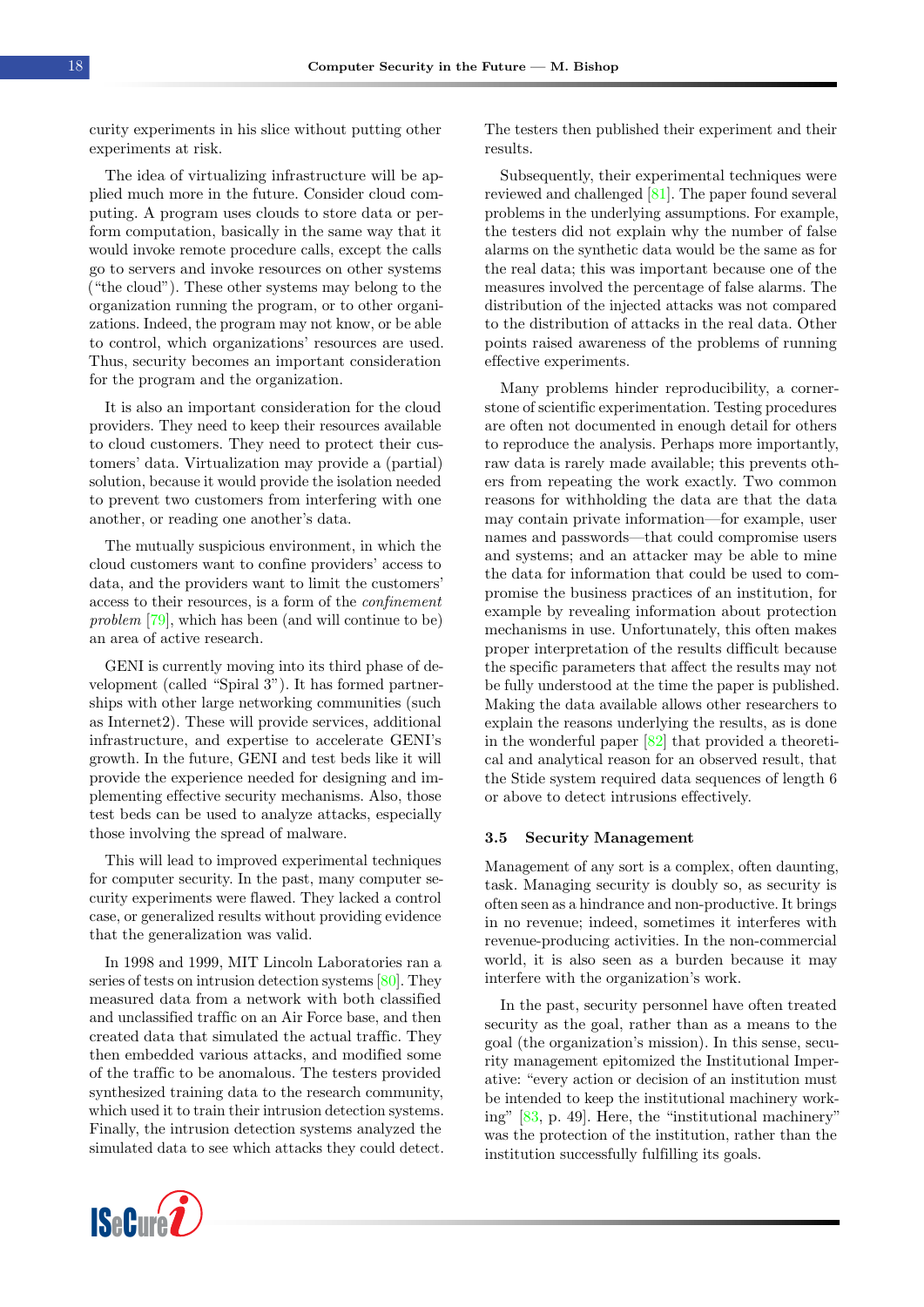People responded by questioning the need for security. As security incidents rarely affected any particular individual, those individuals wondered why they should be concerned. This created friction with security personnel, and communications deteriorated within the organization.

As information about system vulnerabilities and attacks, and the consequences of those exploits, became public, the need for security became clearer and more immediate. The rise of people-oriented attacks such as phishing, spearphishing, and other methods of social engineering brought home the risks, especially since these types of attacks often focused on the individuals rather than the company—and the individuals bore the burden of recovering from the attacks. As any victim of identity theft will attest, recovery may take a long time, cost much money, and require much work.

From the technical view, managing security poses administrative problems. Configuring and maintaining systems was discussed earlier; its importance here is the role it plays in keeping systems consistent with the security policy. Tools designed for this purpose allow administrators to modify system configurations from a remote host or site. These tools are often tailored for specific configurations or systems.

In the future, tools intended for security management and configuration will be architected modularly, and the user and system interfaces will be key parts of these tools. Both are, and will continue to be, complex because of the flexibility required to manage the systems. Considerable experimentation will be necessary to develop an intuitive interface, but it will be critical to minimize user mistakes.

Organizations today use tools to evaluate security, but it is unclear whether these metrics are helpful. Further, the tools are run infrequently. This will change. Tools will provide metrics that the site finds useful, and they will be run far more frequently—daily, if not continuously. In this way, the organization will be able to evaluate its security posture, and be able to respond quickly to threats and attacks.

One important question is how well security policies are implemented. That is, are the systems properly configured to enforce the security policy? The obvious way to check is to examine the system configuration files, and the configuration of the network infrastructure. There are two problems with this approach.

The first is the complexity of combining the two configurations to figure out what is allowed. Ideally, one could take the configurations and generate the policy that is enforced. This "reverse engineering" of policy may soon be possible at the technical level, but it will not bridge the gap between the technical

statement of the policy and the higher-level, natural language statement of the policy.

Further, it will miss problems. Policy enforcement is more than proper configuration. Software vulnerabilities enable evasion of stated policy, even when configured properly. Thus, the enforced policy differs from the configured one [\[31\]](#page-22-5). The best way to detect this is through penetration testing. This currently is still something of an art. Although various methodologies such as the Flaw Hypothesis Methodology [\[84\]](#page-24-2) exist to guide the testing, ultimately the success of the test depends on the skill of the testers. The future will bring efforts to systematize how these tests are conducted, so testers will need less experience than they do now. How successful those efforts will be is unknown.

## 3.6 Summary

Part of wisdom, it is said, is in knowing what will work, knowing what will not work, and being able to tell the difference between working and not working. In the future, the infrastructure will test our wisdom in this sense.

Among the success stories will be the hardening of the infrastructure so that it can better withstand attacks against the network and transport layers. The test environments for these changes will develop slowly, but as they become easier to join and use, researchers and experimenters will test new protocols and changes to existing protocols on them. As the protocols and changes prove themselves, they will slowly migrate out of the test bed into the real environment, where they will be evaluated again. Their benefits will either become apparent, leading to their adoption, or they will co-exist with existing protocols and systems.

The notion of virtualization, which already exists in test environments, will expand to include networks and clouds because of the isolation and reliability it provides. Attacks against the infrastructure, and systems, can be controlled within these environments so that they do not affect other virtual networks. This will increase the complexity of managing networks. How these two conflicting forces (protection through isolation, and management) will be reconciled is unclear.

Among the unsuccessful efforts will be a universal public key infrastructure. Indeed, there will be many PKIs, and given the realities of human nature, and the lack of trust in any single organization, there will always be many PKIs. The Internet grew up as a collection of networks, and there never was a single "Internet control authority." Even the basic protocols are not mandated; but they are necessary to interoperate

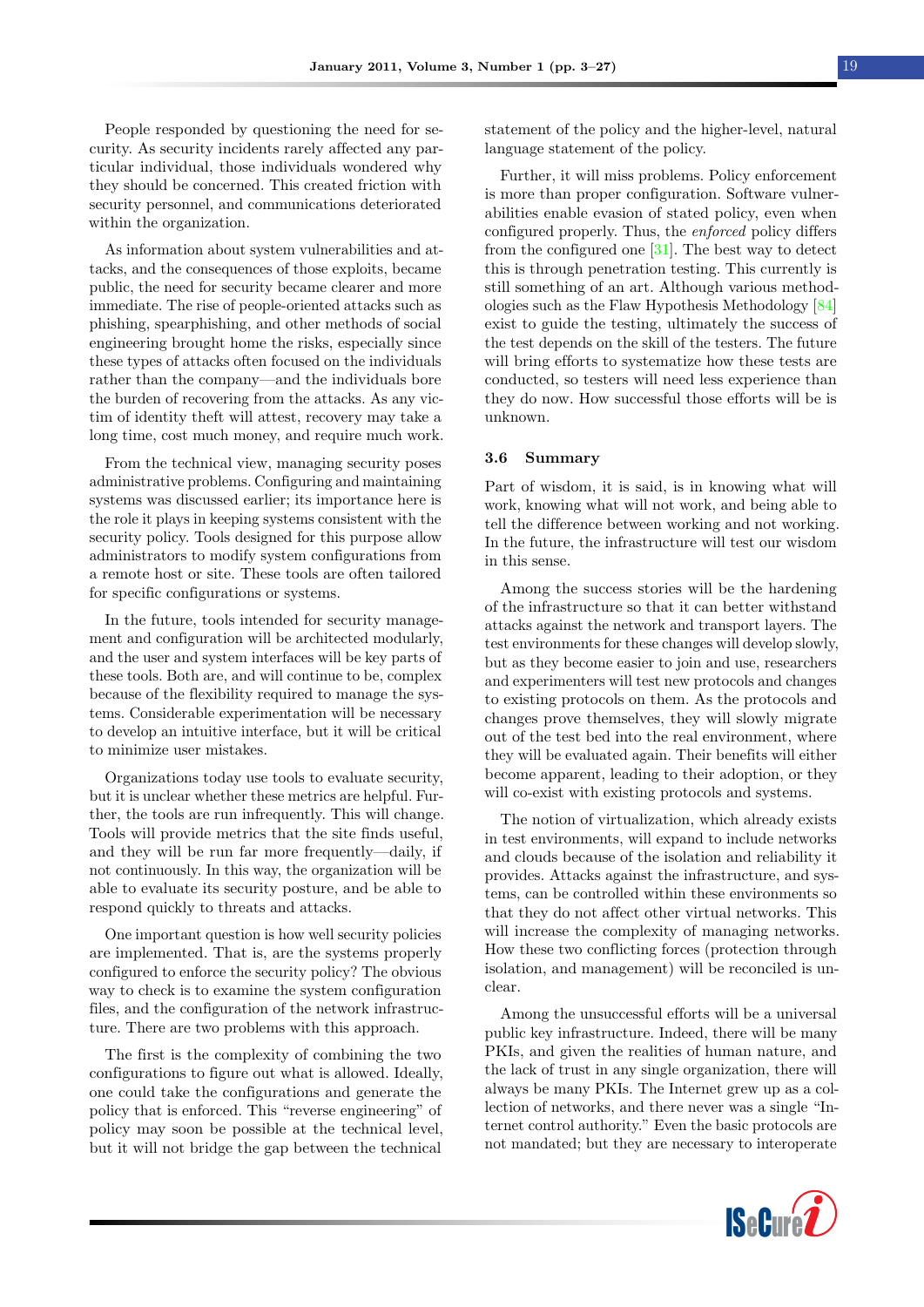with other systems and networks on the Internet, so they are a de facto standard. Still, other networks can use different protocols, and develop translators that will enable messages to move from those networks to the Internet, and vice versa. Thus, there will never be a central authority decreeing what security services that networks, hosts, and organizations on the Internet must provide—and the strength of the Internet lies in this diversity.

Many of the security enhancements that will emerge will be rooted in social rather than technological needs. Attribution is one such enhancement. As discussed earlier, in some cases attribution is desirable; in other cases, it is not. Nor can there be an algorithm for determining whether (for example) origin attribution is desirable. The problem is that different organizations may view the same set of circumstances differently, one seeing them as protective and the other as threatening.

Ultimately, there may be many different (possibly virtual) Internets, each providing different infrastructure services and with different security policies. People needing to communicate, or use resources, will either have to use the same Internet or use Internets that can communicate with one another because their policies are compatible. This will mean that some people simply cannot communicate, because the policies of their networks are incompatible.

## 4 The Future

Currently, the security of the infrastructure is not suitable for applications that require high levels of security. New security technology often requires support that the existing infrastructure cannot supply. A good example of this is authentication of users (as opposed to user processes). When a bank server receives a login request, it intends to allow the login only if the user is authorized to access his or her account information, regardless of whether the correct password is supplied. Being able to authenticate the user (rather than the client process) and the server itself would eliminate many phishing attacks, and provide the bank with an audit trail back to the individual, rather than to an IP address or a system.

Most end points (systems) also lack the security appropriate for the tasks they perform. They are vulnerable to attacks, due both to system vulnerabilities and to user error (for example, falling victim to phishing attacks). Aggravating this situation is that many end points are not securely maintained, for example in homes or small businesses. Thus, even when secure applications or services are required, the client—and often the server—cannot be trusted.

We now examine possible paths to improve this situation. We have discussed what may happen; our goal is to see how different communities might play a role.

## 4.1 Education

Education in general computer science will begin to include more information about security. Students will also learn some good practices to reduce security problems.

Many problems arise because of the poor quality of most software. Basic problems include a failure to validate input properly and, more famously, enabling overflows—buffer and otherwise. Introductory programming classes can, and should, teach students to avoid these programming errors. Teaching them in a basic class emphasizes the importance of good programming style, rather than the (relatively few) times that these problems cause security problems. This way, students will not raise the issue of when these problems create security vulnerabilities and decide they only need to prevent the problems in that context.

This points out a key problem with the idea of "secure programming," a style of programming that anticipates potential security problems and avoids them. Much of this style of programming is simply good programming style. As noted above, checking for bad inputs and preventing buffer overflows are part of making a program work correctly. So focusing on that aspect of "secure programming" (called "robust programming") will improve the state of software, and also teach students how to avoid problems that in many contexts become security vulnerabilities.

Unfortunately, advanced computer science classes usually focus on whether student programs meet the assignment's requirements, and those rarely include programming style. The assignments focus on concepts and practices related to the topic of the class—for example, implementing a B-tree or a linked list. Style may affect the grade only when it is exceptionally poor (and, sometimes, not even then). One approach to reinforcing the importance of robust programming is to check programming assignments not simply for correctness of result but also for good programming style, and grade accordingly. The obstacle is that doing so requires additional time and effort on the part of the graders, and may require that the graders receive additional training on robust programming techniques. So extra resources are needed, and they may not be available [\[85\]](#page-24-3).

Incorporating security into non-security classes is more difficult. The key problem is that computer science classes cover too much material already, so adding

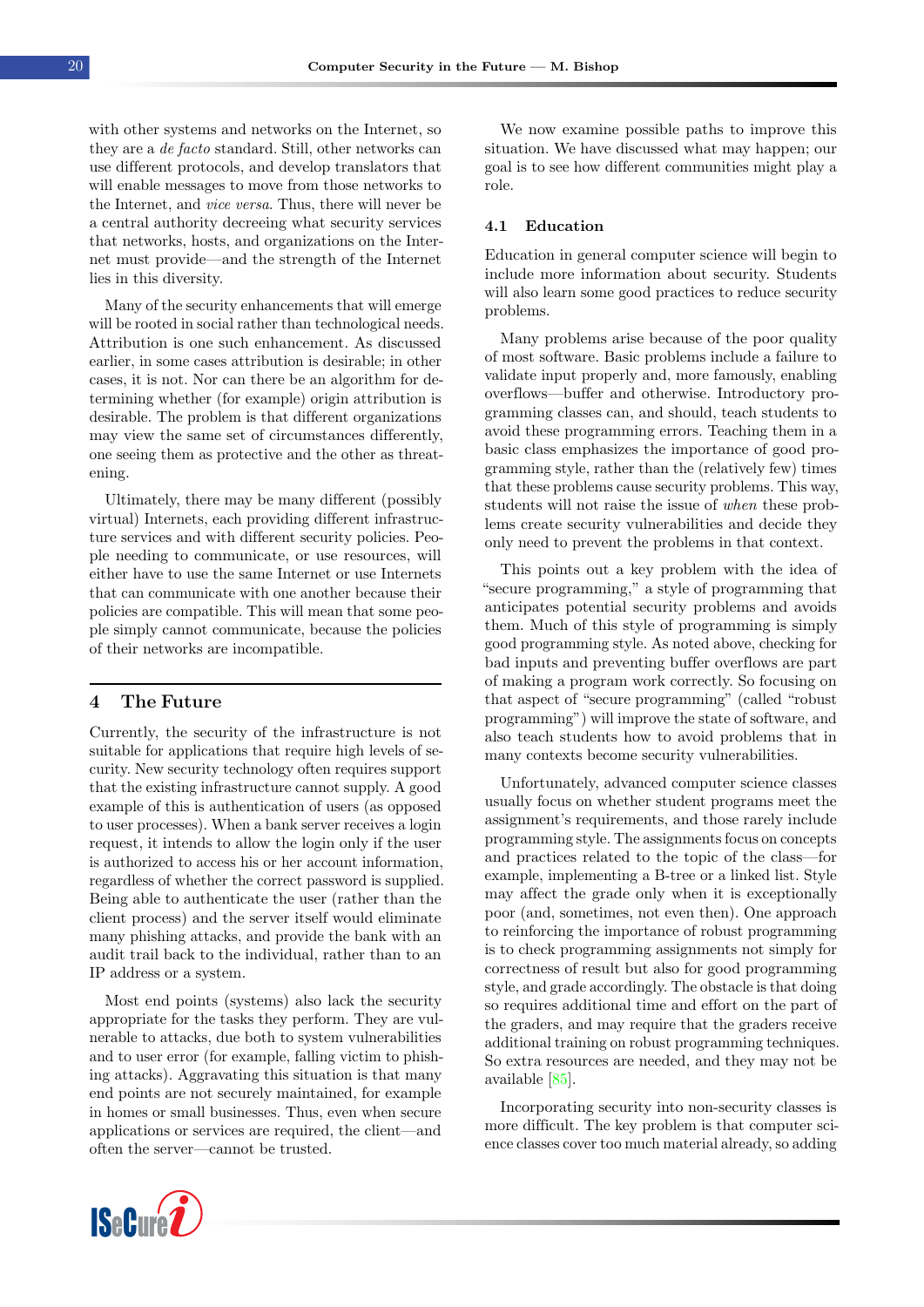modules dealing with security requires that other material be dropped or covered less deeply. Whether to do this, how to do this, and if so what to drop, is a source of contention.

Another approach is to encourage students to undertake computer security related projects in projectoriented courses. For example, an introductory course might have students examine the watermark that many printers place on printed documents, to identify the printer on which the document is printed. A good project is for the students to find how information is encoded in the watermark, generate their own watermarks for various printers, and compare their work to the actual watermarks [\[86\]](#page-24-4).

Classes that focus solely on practical security topics will become more numerous, and more popular. These training courses provide professionals with the knowledge and practice they need to preform securityrelated tasks. The better training courses also give the students enough background to allow them to learn more on their own, or in more advanced classes. Because the quality of courses will vary widely, methods for ensuring that the courses meet the needs of the students and, when appropriate, their employers, will be developed.

In the future, metrics will become a focal point of education. How well does the academic or training institution prepare its students for their future? How effective are the members of the faculty? The agencies and people paying for education will use these to assess the institution they are funding. The problem is to devise meaningful metrics that are scientifically valid. Otherwise, the teachers may be more concerned with improving their measures rather than imparting knowledge to the students. In such a situation, the quality of education declines, because the scores do not reflect the goals of education.

#### 4.2 Research

Von Braun defined research as "what I'm doing when I don't know what I'm doing." His point is that the benefits of research come as much from what one learns on the way to the goal as from achieving the goal itself. Perhaps the U.S. space program offers the clearest example. The goal of the space program in the 1960s was to put a man on the moon. Advances in medicine and medical technology, computing, miniaturization of technology, and flight supported this effort. Even though people no longer walk on the moon, the benefits of the ancillary results of the program have changed our lives.

Some computer security research focuses on basic theories, models, and principles. This research deter-

mines limits on what we can do or know. It also allows us to model classes of problems so that we can understand the underlying issues, and reason about them or mathematically verify that, in the abstract, techniques of analysis, defense, and management work—or determine under what conditions they do not. For example, under what conditions can security policies be composed so that the result is consistent with each component policy? This research applies to many areas of computer security, although the application may not be immediately clear.

Other research is more applied. This research examines specific situations or environments rather than broadly applicable results. Sometimes it specializes foundational results; other times, it builds on the methods used in foundational research. The results from this type of research apply to the specific situation or environment. Whether the results can be generalized beyond those depends on the characteristics of the environment upon which the analysis is based. For example, a formal model of an append-only log developed for recording purchases of real estate over the Internet [\[87\]](#page-24-5) applies equally well to access logs for medical records, which are also append-only, or append-only logs for electronic voting systems, because the model focuses on the properties of the log, and not other details of recording the purchase.

Experimental research, as mentioned earlier, is increasing in visibility. This type of research defines hypotheses, develops experiments to validate the hypothesis, analyzes the results, and draws conclusions. It is essential to an analysis of the effectiveness of tools and defenses. As with all types of experiments, sometimes the results will be unexpected or unexplainable using current theories. In that case, the observations will lead to the development of new theories and models. In the future, experimental technique in computer security will be taught and studied far more than it is now, and funding for such work will increase. This type of research will undoubtedly attract funding from industry as companies seek to improve their products.

Currently, most funded research focuses on nearterm results that are immediately useful. Projects define goals that can be met within 1-3 years, and that can be used when the project ends. For example, the project goal may require development of a prototype tool or methodology, and success of the project is determined by the quality of the prototype. This results in incremental improvements to tools, theory, and practice.

A second type of research is exploratory research. This research examines an idea in order to determine whether it is worth pursuing. Exploratory research is usually (though not always) short term because if

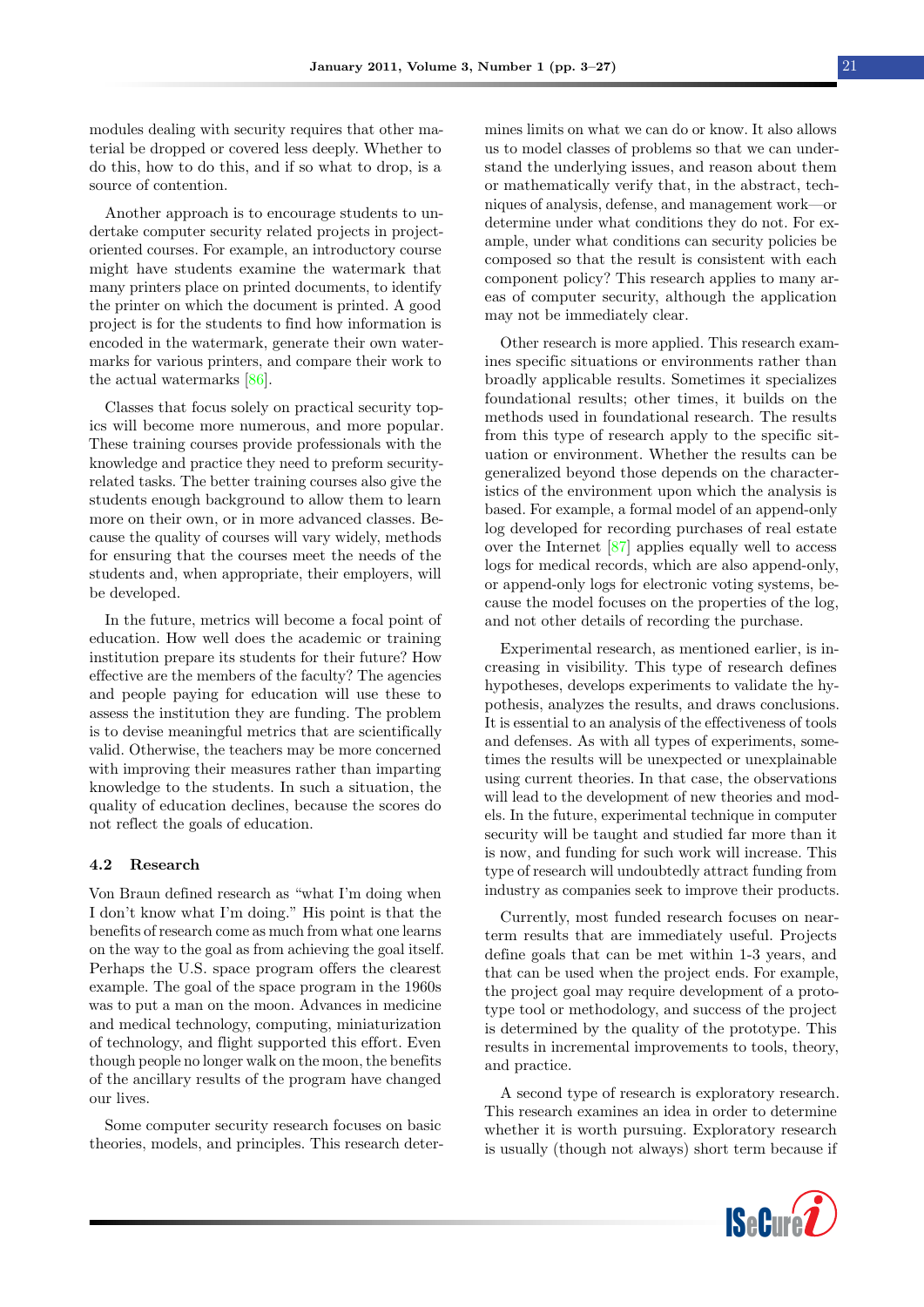an idea is worth pursuing, it will usually be apparent within 1-3 years.

Long-term research, with goals that will take 5-10 years to achieve, is much less well funded currently. They are seen as not cost-effective, and the benefits are less obvious and less immediate. But transformative ideas rarely emerge from short-term research, and this lack of new paradigms and ideas will lead to a greater funding of long-term research.

One form of long-term research will set ambitious goals that may not be met—and the sponsors will know it. The benefits of this type of "blue sky" research project are twofold. First, the goal may be met and if so, it will provide critical insight, understanding, or technology that will change the field. Second, if the goal is not met, we will learn from that failure, and gain insight into the limits of the field. Thirdly, whether or not the goal is met, the ancillary discoveries will advance the field in other ways. Like the example of the space program, the benefits of what we learn on the way to the goal will be as valuable as reaching the goal itself.

Research requires infrastructure, especially in computer security. Experimentation, for example, may require isolated networks, or distributed systems, which must be obtained, configured and maintained. All research projects require management and reports to the sponsors, and for large projects this administrative overhead can be burdensome. Finally, if the research is short term, efforts to secure future funding to support the research and the research personnel must be pursued. If the researchers themselves must do all these ancillary tasks, these tasks will take time and effort that could be better spent on the research itself.

Support for infrastructure is often tied directly to projects. A stable funding base would support the infrastructure necessary for many projects, and provide a set of resources that could be reused with little effort. The personnel support would remove many distractions for the researchers, and allow them to focus on the research itself. With luck, future funding in computer security research will support such a long-term infrastructure.

#### 4.3 Industry

Industry has several roles to play in the future of computer security.

The first role is that of solution provider. The computer security industry has grown remarkably rapidly in the past 10 years to meet the demand for protection. The tools developed range from desktop anti-malware (popularly called "anti-virus") tools to enterprise-wide unified threat management tools. These tools have



become very sophisticated and effective.

One problem is the need to keep up with all the vulnerabilities and other threats being found. Consider vulnerabilities. The industry has attempted to develop mechanisms for "responsible disclosure" of vulnerabilities, to give companies time to remediate the flaws before they are publicly announced. Considerable debate has arisen over what "responsible disclosure" means. Some see withholding information about vulnerabilities as necessary, to enable vendors to protect their customers and, through that, the customers to protect their users. Others see it as denying the customers information they need to protect their systems and users, because they could monitor their systems for attempts to exploit the vulnerability. The most cogent observation arising from this debate is that there is no single solution, and each set of circumstances will control what type of notification is most appropriate. This debate will become more important (and undoubtedly more heated) as time passes and more critical vulnerabilities are discovered.

One specific future development has already begun: interoperation conventions. The anti-virus community has developed a common naming scheme for malware, in order to be able to describe what their tools do and to simplify communication among themselves. The MITRE Corporation has created naming schemes for vulnerabilities, threats, and exposures (the Common Weakness Enumeration system [\[88\]](#page-24-6) and the Common Vulnerabilities and Exposures system [\[89\]](#page-24-7)) that allow vendors to name vulnerabilities their tools and patches work with. It also allows consumers to compare tools based on what vulnerabilities the tools find.

Interoperation is also extending to other security tools. Various frameworks have been developed to allow intrusion detection system vendors to exchange patterns used by intrusion detection systems [\[90\]](#page-24-8). While none of these has yet gained acceptance, interoperability will become important enough to customers that, at some point in the future, either a common language will be adopted or translation mechanisms will be created to perform conversions between vendors' languages.

The second role is that of solution user. Industries have an interest in protecting their systems and confidential data from attacks. If successful, such attacks could reveal trade secrets or disable key systems, damaging the company's ability to meet its commitments. The importance of good security policies is increasing, and will continue to do so. This means risk assessments will become critical, because they affect the tradeoffs that are embodied in the security policies. Also, companies will pay more attention to implementing security controls, and how effectively those controls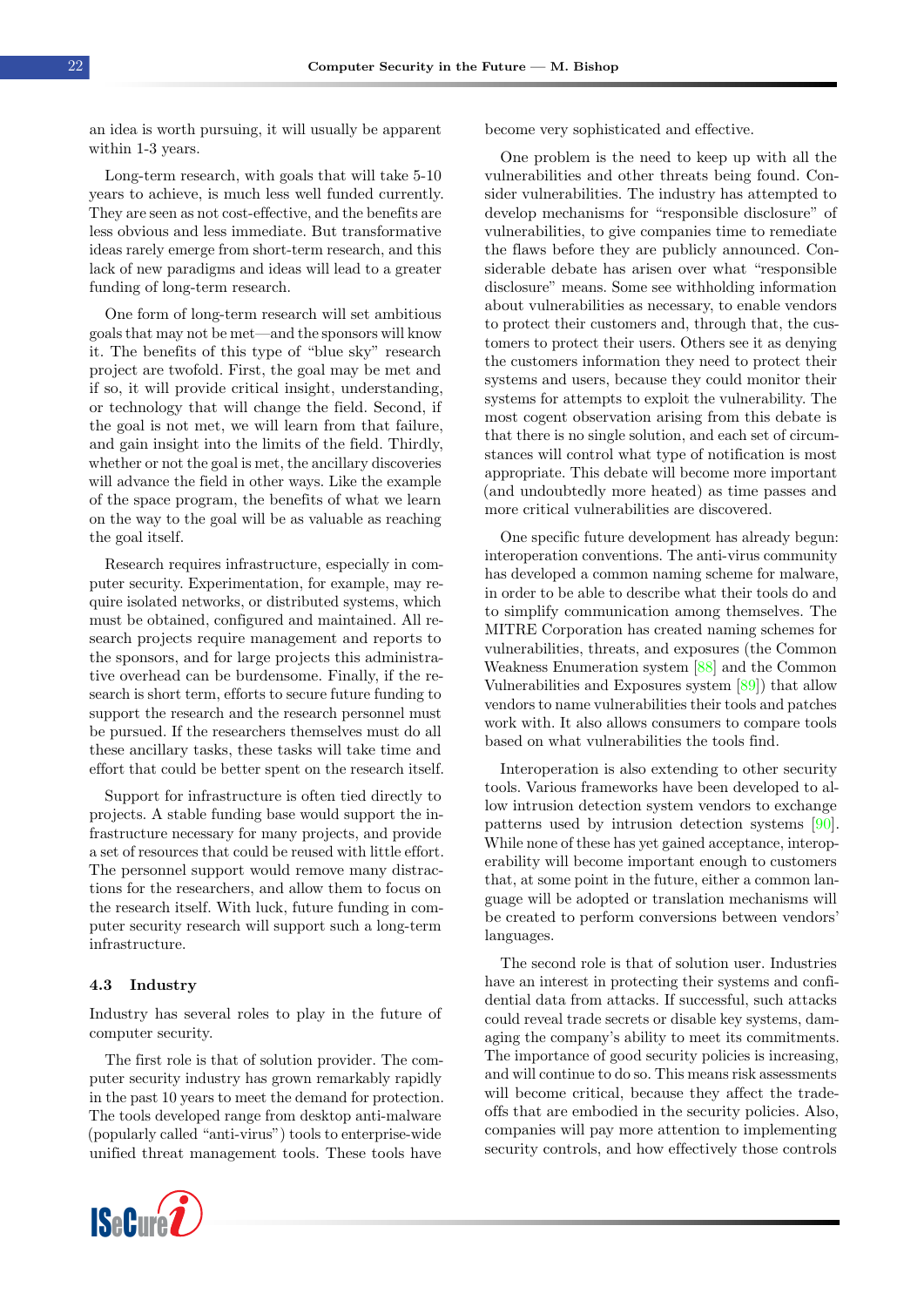enforce their security policy.

The insurance industry will help this process along. Because the costs of compromise may be very expensive, companies will want to insure themselves against loss from attacks. The insurance industry will want to sell policies to protect firms and organizations (and possibly individuals) from this type of loss. In order to be confident that they will be able to make a profit, the insurance firms must assess risk (ideally independently of any risk assessment made by the customer). It may then require that the company to be insured take measures to reduce the risk to the level that the insurance company considers acceptable. So, as insurance becomes available, the risk reduction measures required by the insurance companies may well improve the state of the practice of security.

# 5 Conclusion

For many years, computer security was an orphan. It was an obscure academic discipline, seen as too applied and something that would cease to be a small part of better-known disciplines. But institutions that relied on computers for critical operations had early on identified computer security as a serious problem. The Ware report in 1970 [\[91\]](#page-24-9), followed by the Anderson report in 1972 [\[92\]](#page-24-10), laid out the parameters of the problem in a government environment. This led to the development of the Bell-LaPadula model [\[93\]](#page-24-11), and studies of how to examine systems for vulnerabilities [\[94,](#page-24-12) [95\]](#page-24-13). With this work, the field of computer security grew into a recognized discipline.

Now the field of computer security touches every aspect of our lives. Electronic commerce relies upon secure connections and trusted endpoints. Identity theft is now widely perceived as a serious problem. In the U.S., electronic voting systems, once considered far more trustworthy and accurate than voting with paper, are now widely distrusted in large part due to a series of studies that found severe security and assurance problems in those systems.

The field has had remarkable successes. It has also had remarkable failures. The quest for a universal public key infrastructure has already been described. So has the quest for a secure or trustworthy system. The ideas and principles are well understood; formal methods, and less formal assurance techniques, can provide evidence of correctness and satisfaction of specifications; then one need only implement the system. Yet to date, no such general-purpose system has been developed.

From this failure, though, we have learned. Part of the reason for the failure is too broad a vision. In

practice, writing specifications for a general-purpose system requires knowing how that system will be used; and the purposes to which it is put are often contradictory. Thompson's [\[98\]](#page-24-14) delightful essay on trusting trust demonstrates the problems of trusting implementations. We are discovering the limits of what can be done.

We learn from failure. Indeed, we probably advance more because of failures that show us the limits of what can be done, and problems with what we try, because these suggest ways to achieve our goal. In the future, it is imperative that we not discard failed experiments and theories. We must examine them, understand why they failed, and thereby learn from that failure.

Any prognostication about the future places the predictor at risk. The predictor extrapolates from existing trends. Unless the predictor is truly a psychic, or can see into the future, unexpected events and developments, or the appearance of true genius, can render the predictions incorrect. So can misreading the past. So the above speculations about the future of computer security should be treated as just that: informed speculation that may, or may not, be accurate.

Ultimately, computer security is about people. The theory, models, and technology we develop and use interact with individuals, and society as a whole, often in unexpected ways. Notions of "security," "privacy," and "assurance" evolve to match those notions in society. Conflicts arise. Indeed, societies that co-exist may define these concepts very differently. For example, the United States' notion of security is primarily about personal rights, but many other societies use a notion of security being primarily economic. The point is not to claim any particular view as "right" or "wrong." The point is that the mechanisms used to support the different notions of "security" will themselves differ.

This is actually a benefit, not a problem. Societies that experience these conflicts grow as ideas that do not work are discarded, and replaced by new ideas synthesized from the success and failure of older ideas. Societies that are unable to adapt to new ideas, and try to suppress them, tend to collapse. Societies that adapt tend to survive and prosper.

Perhaps that is the future of computer security: to exist in a realm of conflicting definitions of "security." No single notion of security or privacy will dominate. Instead, the mechanisms supporting the different notions must co-exist. How they will interoperate, and the results of those interactions, will define the future of computer security.

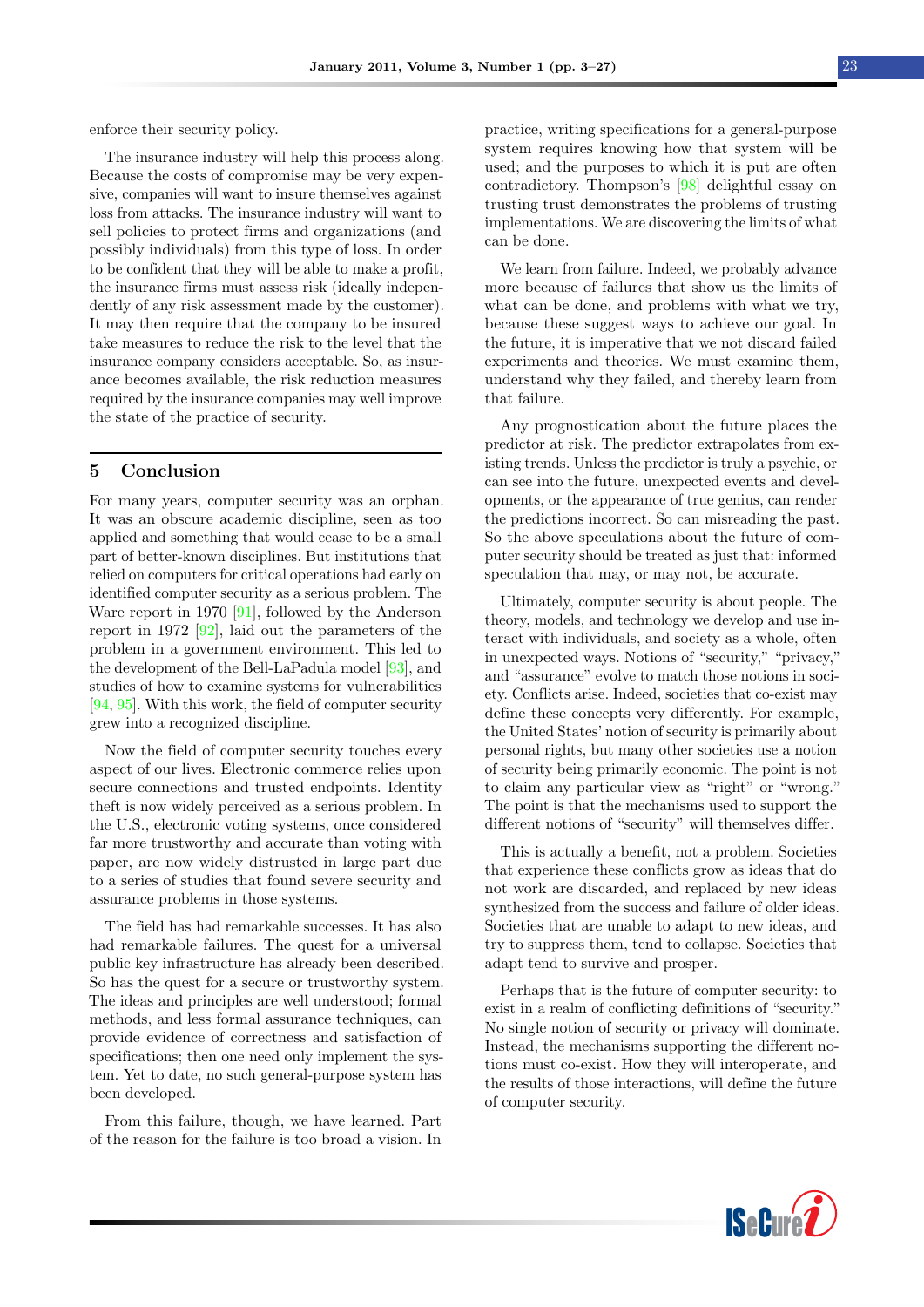## Acknowledgments

This paper elaborates ideas first presented in a talk in Colombia [\[96\]](#page-24-15) and a column written for the Basic Training department of the IEEE Security  $\mathcal B$  Privacy magazine [\[97\]](#page-24-16). The author thanks Dr. Jeimy Cano of ACIS and Dr. Deborah Frincke of the Pacific Northwest National Lab and Prof. Richard Ford of the Florida Institute of Technology for encouragement in developing them. The end result, of course, is one for which the author bears full responsibility.

Thanks to Prof. Rasool Jalili of Sharif University of Technology for inviting me to present these thoughts at the 7th International ISC Conference on Information Security and Cryptology 2010, and his patience with the writing of this paper.

## References

- <span id="page-21-0"></span>[1] B. Metcalfe. The Stockings Were Hung by the Chimney with Care. RFC 602, 1973.
- <span id="page-21-1"></span>[2] F. Cohen. Computer Viruses: Theory and Experiments. In Proceedings of the 7th DOD/NBS Computer Security Conference, pages 240–263, 1984.
- <span id="page-21-2"></span>[3] M. Eichin and J. Rochlis. With Microscope and Tweezers: An Analysis of the Internet Virus of November 1988. In Proceedings of the 1989 IEEE Symposium on Security and Privacy, pages 326– 343, 1989.
- <span id="page-21-3"></span>[4] C. Stoll. An Epidemiology of Viruses and Network Worms. In Proceedings of the 12th National Computer Security Conference, pages 369–377, 1989.
- <span id="page-21-4"></span>[5] W. Du. Job Candidates Getting Tripped Up by FaceBook. MSNBC News, Aug. 14, 2007. Available at [http://www.msnbc.msn.com/id/](http://www.msnbc.msn.com/id/20202935/ns/business-personal_finance/) [20202935/ns/business-personal\\_finance/](http://www.msnbc.msn.com/id/20202935/ns/business-personal_finance/).
- <span id="page-21-5"></span>[6] J. Grasz. 45% Employers Use Facebook-Twitter to Screen Job Candidates. Oregon Business Report, Aug. 24, 2009. Available at [http://oregonbusinessreport.com/2009/](http://oregonbusinessreport.com/2009/08/45-employers-use-facebook-twitter-to-screen-job-candidates/) [08/45-employers-use-facebook-twitter](http://oregonbusinessreport.com/2009/08/45-employers-use-facebook-twitter-to-screen-job-candidates/)[to-screen-job-candidates/](http://oregonbusinessreport.com/2009/08/45-employers-use-facebook-twitter-to-screen-job-candidates/).
- <span id="page-21-6"></span>[7] B. Buchanan. Founder Shares Cautionary Tale of Libel in Cyberspace. First Amendment Center, Nov. 17, 2006. Available at [http://www.firstamendmentcenter.org/](http://www.firstamendmentcenter.org/news.aspx?id=17798) [news.aspx?id=17798](http://www.firstamendmentcenter.org/news.aspx?id=17798).
- <span id="page-21-7"></span>[8] N. Chatzis. Motivation for Behavior-Based DNS Security: A Taxonomy of DNS-Related Internet Threats. In Proceedings of the International Conference on Emerging Security Information, Systems, and Technologies, pages 36–41, 2007.
- <span id="page-21-8"></span>[9] K. Butler, T. Farley, P. McDaniel, and J. Rexroad. A Survey of BGP Security Issues and Solutions. Proceedings of the IEEE, 98(1), pages 100–122, 2010.
- <span id="page-21-9"></span>[10] L. Eko. New Medium, Old Free Speech Regimes: The Historical and Ideological Foundations of French & American Regulation of Bias-Motivated Speech and Symbolic Expression on the Internet. Loyola L.A. International & Comparative Law Review, 28, pages 69–127, 2006.
- <span id="page-21-10"></span>[11] Windows Firewall May Block Some Programs from Communicating Over the Internet After You Install Windows XP Service Pack 2. Article 842242, Revision 9.4, Microsoft Corp., Redmond, WA, Nov. 13, 2007. Available at [http://](http://support.microsoft.com/kb/842242) [support.microsoft.com/kb/842242](http://support.microsoft.com/kb/842242).
- <span id="page-21-11"></span>[12] Trusted Computer System Evaluation Criteria, DOD 5200.28-STD, U.S. Department of Defense, Washington DC, 1985.
- <span id="page-21-12"></span>[13] Information Technology Security Evaluation Criteria, Version 1.2, Commission of the European Communities, Brussles, Belgium, 1991.
- <span id="page-21-13"></span>[14] Common Criteria for Information Technology Security Evaluation Part 1: Introduction and General Model, Version 3.1, Revision 2, Final, Common Criteria Recognition Arrangement Management Board, July 2009. Available at [http://](http://www.commoncriteriaportal.org) [www.commoncriteriaportal.org](http://www.commoncriteriaportal.org).
- [15] Common Criteria for Information Technology Security Evaluation Part 2: Security Functional Components, Version 3.1, Revision 2, Final, Common Criteria Recognition Arrangement Management Board, July 2009. Available at [http://](http://www.commoncriteriaportal.org) [www.commoncriteriaportal.org](http://www.commoncriteriaportal.org).
- <span id="page-21-14"></span>[16] Common Criteria for Information Technology Security Evaluation Part 3: Security Assurance Components, Version 3.1, Revision 2, Final, Common Criteria Recognition Arrangement Management Board, July 2009. Available at [http://](http://www.commoncriteriaportal.org) [www.commoncriteriaportal.org](http://www.commoncriteriaportal.org).
- <span id="page-21-15"></span>[17] Security Requirements for Cryptographic Modules, FIPS PUB 140-2, Information Technology Laboratory, National Institute of Science and Technology, Gaithersburg, MD, USA, 2001.
- <span id="page-21-16"></span>[18] Voting System Standards, Election Assistance Commission, Washington DC, USA, 2002.
- [19] Voluntary Voting System Guidelines, Version 1.0, Election Assistance Commission, Washington, DC, USA, 2005.
- <span id="page-21-17"></span>[20] E. Barr, M. Bishop, and M. Gondree. Fixing Federal E-Voting Standards. Communications of the ACM, 50(3), pages 19–24, 2007.
- <span id="page-21-18"></span>[21] M. Bishop, Overview of Red Team Reports, Office of the California Secretary of State, Sacramento, CA, USA, 2007.
- [22] D. Wagner, Principal Investigator's Statement

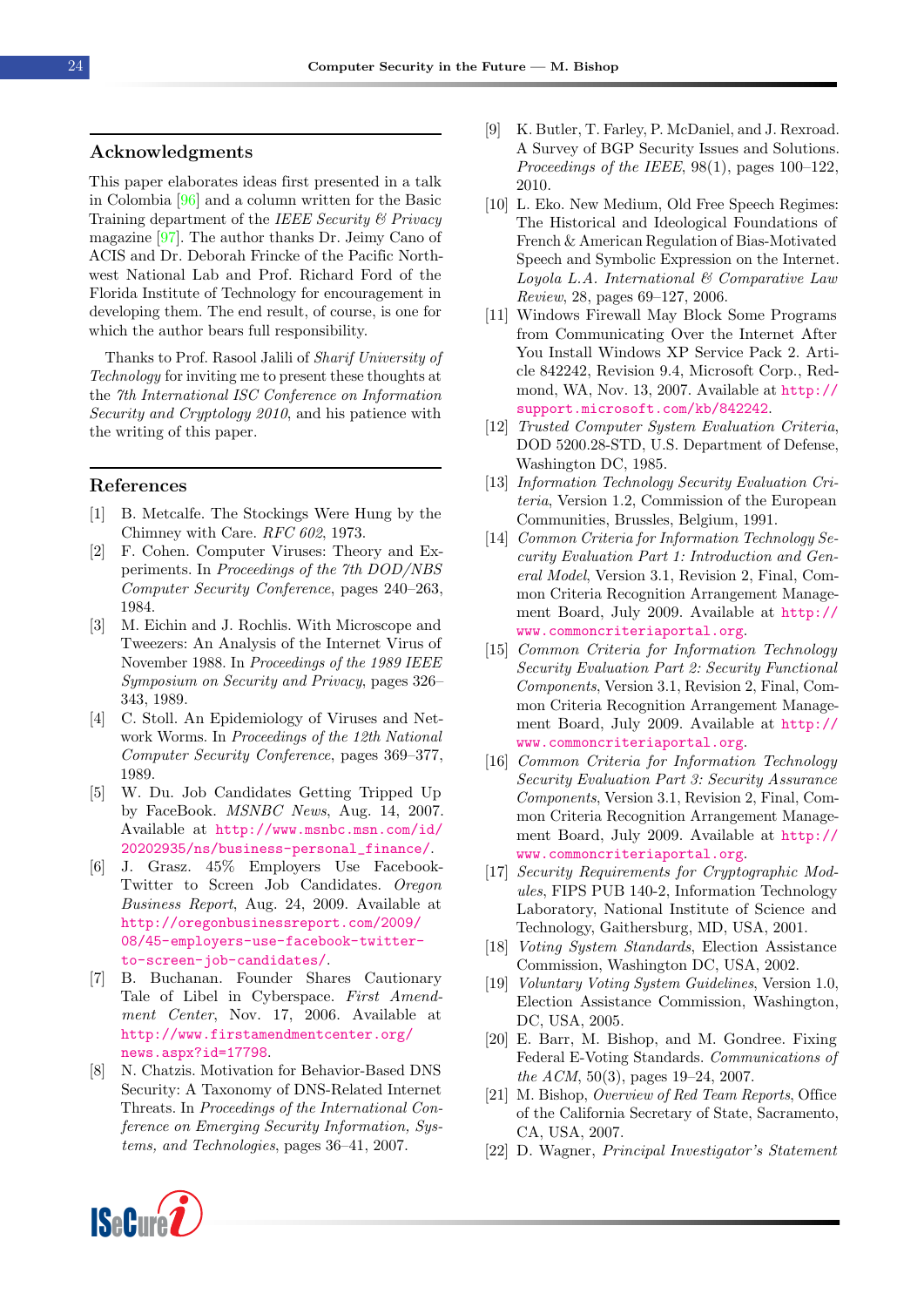on Protection of Security-Sensitive Information, Office of the California Secretary of State, Sacramento, CA, USA, 2007.

- <span id="page-22-3"></span>[23] Project Everest (Evaluation and Validation of Election-Related Equipment, Standards, and Testing) Risk Assessment Study of Ohio Voting Systems: Executive Report, Office of the Secretary of State of Ohio, Columbus, OH, USA, 2007.
- [24] A. Kiayais, L. Michel, A. Russell, and A. Shvartsman, Integrity Vulnerabilities in the Diebold TSX Voting Terminal, VoTeR Center, University of Connecticut, Storrs, CT, USA, 2007.
- [25] E. Proebstel, S. Riddle, F. Hsu, J. Cummins, F. Oakley, T. Stanionis, and M. Bishop. An Analysis of the Hart Intercivic DAU eSlate. In Proceedings of the 2007 USENIX/ACCURATE Electronic Voting Technology Workshop, 2007.
- <span id="page-22-0"></span>[26] RABA Innovative Solution Cell, Trusted Agent Report Diebold AccuVote-TS Voting System, RABA Technologies LLC, Columbia, MD 21045, 2004.
- <span id="page-22-1"></span>[27] M. Bishop. About Penetration Testing. *IEEE* Security & Privacy, 5(6), pages 84–87, 2007.
- [28] F. Gallegos and M. Smith. Red Teams: An Audit Tool, Technique, and Methodology for Information Assurance. Information Systems Control Journal, 2, pages 51–56, 2006.
- <span id="page-22-2"></span>[29] C. Weismann. Security Penetration Testing Guideline. Chapter 10, Handbook for the Computer Security Certificatin of Trusted Systems, TM 5540:082A, Naval Research Laboratory, Washington DC, USA, 1995.
- <span id="page-22-4"></span>[30] Technical Guidelines Development Committee, Voluntary Voting System Guidelines Recommendations to the Election Assistance Commission, Election Assistance Commission, Washington DC, USA, 2007.
- <span id="page-22-5"></span>[31] M. Bishop, S. Engle, S. Peisert, S. Whalen, and C. Gates. We Have Met the Enemy And He Is Us. In Proceedings of the 2008 Workshop on New Security Paradigms, pages 1–12, 2008.
- <span id="page-22-6"></span>[32] Y. Katz. Facebook Details Cancel IDF Raid. The Jerusalem Post, Mar. 4, 2010. Available at [http://www.jpost.com/Israel/](http://www.jpost.com/Israel/Article.aspx?id=170156) [Article.aspx?id=170156](http://www.jpost.com/Israel/Article.aspx?id=170156).
- <span id="page-22-7"></span>[33] Military Gives OK to Twitter and Facebook. CBS News, Feb. 26, 2010. Available at [http://www.cbsnews.com/stories/](http://www.cbsnews.com/stories/2010/02/26/tech/main6247874.shtml) [2010/02/26/tech/main6247874.shtml](http://www.cbsnews.com/stories/2010/02/26/tech/main6247874.shtml).
- <span id="page-22-8"></span>[34] D. McCullagh. DVD Lawyers Make Secret Public. Wired, Jan. 26, 2000. Available at [http://www.wired.com/politics/law/news/](http://www.wired.com/politics/law/news/2000/01/33922) [2000/01/33922](http://www.wired.com/politics/law/news/2000/01/33922).
- <span id="page-22-9"></span>[35] D. McCullough. Specification for Multi-Level Security and a Hook-Up Property. In Proceedings of the 1987 IEEE Symposium on Security and

Privacy, pages 161–166, 1987.

- <span id="page-22-10"></span>[36] H. Mantel. On the Composition of Secure Systems. In Proceedings of the 2002 IEEE Symposium on Security and Privacy, pages 88–102, 2002.
- <span id="page-22-11"></span>[37] E. Al-Shaer and H. Hamed. Discovery of Policy Anomalies in Distributed Firewalls. In Proceedings of the 23rd Annual Joint Conference of the IEEE Computer and Communication Societies, Vol. 4, pages 2605–2616, 2004.
- <span id="page-22-12"></span>[38] L. Yuan, H. Chen, J. Mai, C.-N. Chuah, Z. Su, and P. Mohapatra. FIREMAN: A Toolkit for Firewall Modeling and Analysis. In Proceedings of the 2006 IEEE Symposium on Security and Privacy, pages 213–227, 2006.
- <span id="page-22-13"></span>[39] C. Chung, M. Gertz, and K. Levitt. Discovery of Multi-Level Security Policies. In Proceedings of the IFIP TC11/WG11.3 14th Annual Working Conference on Database Security, pages 173–184, 2000.
- <span id="page-22-14"></span>[40] A. Hadbah, A. Kalam, and H. Al-Khalidi. The Subsequent Security Problems Attributable to Increasing Interconnectivity of SCADA Systems. In Proceedings of the 2008 Australasian Universities Power Engineering Conference, pages 1–4, 2009.
- <span id="page-22-15"></span>[41] M. Bishop, S. Engle, S. Peisert, S. Whalen, and C. Gates. Case Studies of an Insider Framework. In Proceedings of the 42nd Hawaii International Conference on System Sciences, 2009.
- <span id="page-22-16"></span>[42] A. Neier, *Dossier: The Secret Files They Keep on* You, Stein and Day, Briarcliff Manor, NY, USA, 1974.
- <span id="page-22-17"></span>[43] M. Barbaro and T. Zeller, Jr.. A Face Is Exposed for AOL Searcher No. 4417749. The New York Times, Aug. 9, 2006. Available at [http://www.nytimes.com/2006/08/](http://www.nytimes.com/2006/08/09/technology/09aol.html) [09/technology/09aol.html](http://www.nytimes.com/2006/08/09/technology/09aol.html).
- <span id="page-22-18"></span>[44] B. Stelter. Political Cauldron Stirred by Old Video of Candidate. The New York Times, Sep. 19, 2010. Available at [http://www.nytimes.com/](http://www.nytimes.com/2010/09/20/us/politics/20odonnell.html) [2010/09/20/us/politics/20odonnell.html](http://www.nytimes.com/2010/09/20/us/politics/20odonnell.html).
- <span id="page-22-19"></span>[45] AOLStalker.com: Searching and Finding for You. Available at <http://www.aolstalker.com>.
- <span id="page-22-20"></span>[46] J. Masterman, The Double-Cross System in the War of 1935 to 1945, Yale University Press, New Haven, CT, USA, 1972.
- [47] A. Brown, Bodyguard of Lies, Harper & Row Publishers, Inc., New York, NY, 1975.
- <span id="page-22-21"></span>[48] B. Macintyre, Operation Mincemeat: How a Dead Man and a Bizarre Plan Fooled the Nazis and Assured an Allied Victory, Crown, London, UK, 2010.
- <span id="page-22-22"></span>[49] G. Orwell, Nineteen Eighty-Four, Secker and Warburg, London, UK, 1949.
- <span id="page-22-23"></span>[50] V. Prevelakis and D. Spinellis. The Athens Affair. IEEE Spectrum, 44(7), pages 26–33. 2007.

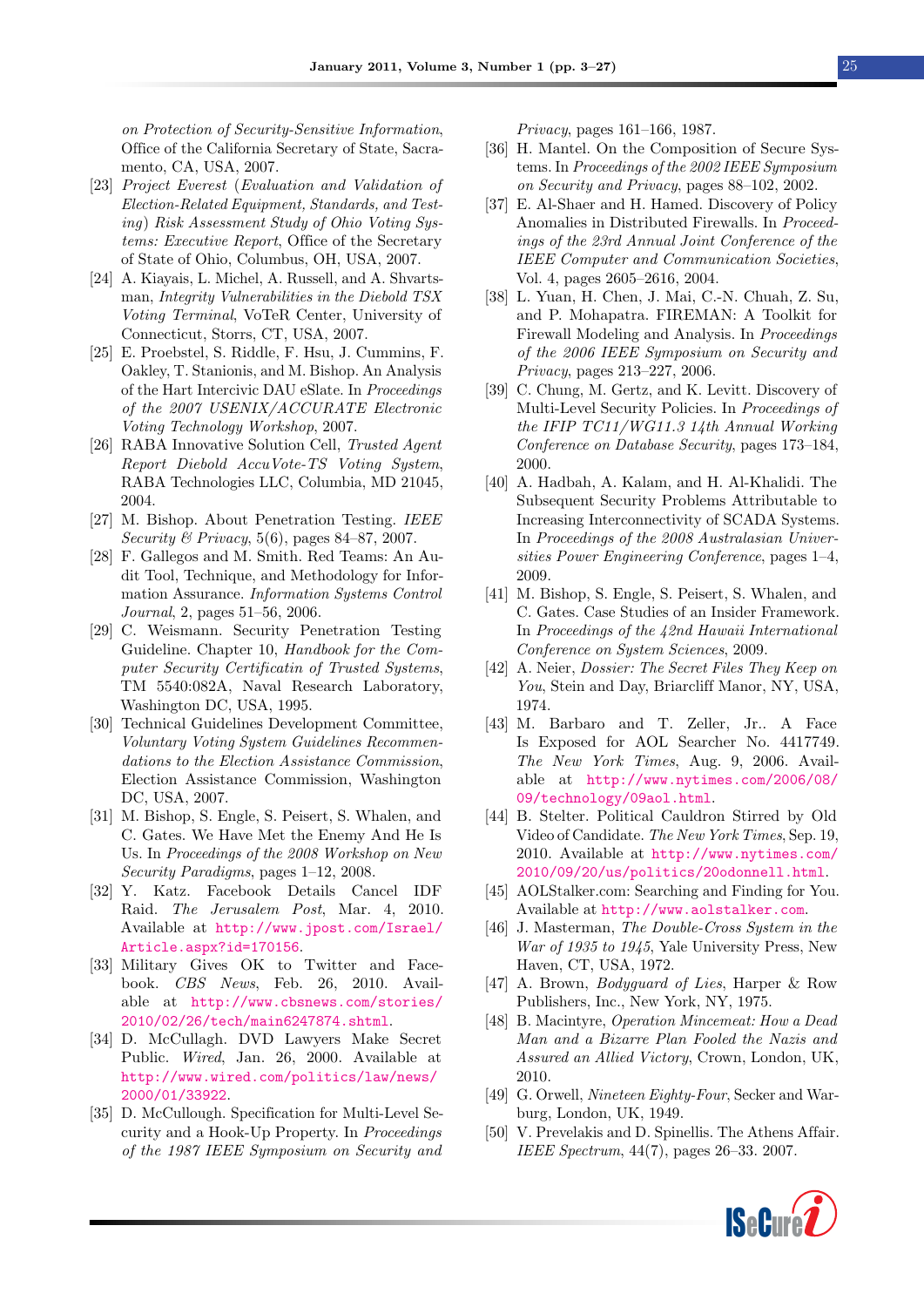- <span id="page-23-0"></span>[51] J. A. Simpson and E. S. C. Weiner (eds.), The Oxford English Dictionary, 2nd Edition, Clarendon Press, Oxford, UK, 1991.
- <span id="page-23-1"></span>[52] E. Rescorla, SSL and TLS: Designing and Building Secure Systems, Addison-Wesley Professional, Boston, MA, USA, 2000.
- <span id="page-23-2"></span>[53] T. Dierks and E. Rescorla. The Transport Layer Security (TLS) Protocol Version 1.2. RFC 5246, 2008.
- <span id="page-23-3"></span>[54] S. Deering and R. Hinden. Internet Protocol, Version 6 (IPv6) Specification. RFC 2460, 1998.
- <span id="page-23-4"></span>[55] S. Kent. IP Authentication Header. RFC 4302. 2005.
- <span id="page-23-5"></span>[56] S. Kent. IP Encapsulating Security Payload (ESP). RFC 4303, 2005.
- <span id="page-23-6"></span>[57] P. Mockapetris. Domain NamesConcepts and Facilities. RFC 1034, 1987.
- <span id="page-23-7"></span>[58] P. Mockapetris. Domain NamesImplementation and Specification. RFC 1035, 1987.
- <span id="page-23-8"></span>[59] R. Arends, R. Austein, M. Larson, D. Massey, and S. Rose. DNS Security Introduction and Requirements. RFC 4033, 2005.
- [60] R. Arends, R. Austein, M. Larson, D. Massey, and S. Rose. Resource Records for the DNS Security Extensions. RFC 4034, 2005.
- <span id="page-23-9"></span>[61] R. Arends, R. Austein, M. Larson, D. Massey, and S. Rose. Protocol Modifications for the DNS Security Extensions. RFC 4035, 2005.
- <span id="page-23-10"></span>[62] S. Kent and K. Seo. Security Architecture for the Internet Protocol. RFC 4301, 2005.
- <span id="page-23-11"></span>[63] Data Encryption Standard, FIPS PUB 46, National Bureau of Standards, Gaithersburg, MD, USA, 1977.
- <span id="page-23-12"></span>[64] Advanced Encryption Standard, FIPS PUB 197, National Institute of Standards and Technology, Gaithersburg, MD, USA, 2001.
- <span id="page-23-13"></span>[65] S. Kent. Privacy Enhancement for Internet Electronic Mail: Part II: Certificate-Based Key Management. RFC 1422, 1993.
- <span id="page-23-14"></span>[66] P. Zimmermann, PGP User's Guide, MIT Press, Cambridge, MA, USA, 1994.
- <span id="page-23-15"></span>[67] H. Burch and B. Cheswick. Tracing Anonymous Packets to Their Approximate Source. In Proceedings of the 14th USENIX Conference on System Administration, pages 319–328, 2000.
- [68] S. Savage, D. Wetherall, A. Karlin, and T. Anderson. Practical Network Support for IP Traceback. SIGCOMM Computer Communications Review, 30(4), pages 295–306, 2000.
- [69] A. Snoeren. Hash-Based IP Traceback. In Proceedings of the 2001 Conference on Applications, Technologies, Architectures, and Protocols for Computer Communications, pages 3–14, 2001.
- <span id="page-23-16"></span>[70] A. Snoeren, C. Partridge, L. Sanchez, C. Jones, F. Tchakountio, B. Schwartz, S. Kent, and W. Strayer, Single-Packet IP Traceback. IEEE/ACM

Transactions on Networking, 10(6), pages 721– 734, 2002.

- <span id="page-23-17"></span>[71] S. Staniford-Chen and L. T. Heberlein. Holding Intruders Accountable on the Internet. In Proceedings of the 1995 IEEE Symposium on Security and Privacy, 1995.
- <span id="page-23-18"></span>[72] T. Daniels and E. Spafford. Network Traffic Tracking Systems: Folly in the Large?" In Proceedings of the 2000 Workshop on New Security Paradigms, pages 119–124, 2000.
- <span id="page-23-19"></span>[73] M. Bishop, C. Gates, and J. Hunker. The Sisterhood of the Traveling Packets. In Proceedings of the 2009 Workshop on New Security Paradigms, pages 1–12, 2009.
- <span id="page-23-20"></span>[74] M. Piatek, T. Khono, and A. Krishnamurthy. Challenges and Directions for Monitoring P2P File Sharing Networks; or, Why My Printer Received a DMCA Takedown Notice. In Proceedings of the 3rd USENIX Workshop on Hot Topics in Security, 2008.
- <span id="page-23-21"></span>[75] R. Bajcsy, T. Benzel, M. Bishop, B. Braden, C. Brodley, S. Fahmy, S. Floyd, W. Hardaker, A. Joseph, G. Kesidis, K. Levitt, B. Lindell, P. Liu, D. Miller, R. Mundy, C. Neuman, R. Ostrenga, V. Paxson, P. Porras, C. Rosenberg, J. D. Tygar, S. Sastry, D. Sterne, and S. Wu. Cyber Defense Technology Networking and Evaluation. Communications of the ACM,  $47(3)$ , pages 58–61, 2004.
- <span id="page-23-22"></span>[76] B. Chun, D. Culler, T. Roscoe, A. Bavier, L. Peterson, M. Wawrzoniak, and M. Bowman. PlanetLab: An Overlay Testbed for Broad-Coverage Services. ACM SIGCOMM Computer Communications Review, 33(3), pages 3–12, 2003.
- <span id="page-23-23"></span>[77] Global Environment for Network Innovation, 2006. Available at <http://www.geni.net>.
- <span id="page-23-24"></span>[78] GENI System Overview, Document GENI-SE-SY-SO-02.0, Sep. 2008. Available at [http://](http://groups.geni.net/geni/attachment/wiki/GeniSysOvrvw/GENISysOvrvw092908.pdf) [groups.geni.net/geni/attachment/wiki/](http://groups.geni.net/geni/attachment/wiki/GeniSysOvrvw/GENISysOvrvw092908.pdf) [GeniSysOvrvw/GENISysOvrvw092908.pdf](http://groups.geni.net/geni/attachment/wiki/GeniSysOvrvw/GENISysOvrvw092908.pdf).
- <span id="page-23-25"></span>[79] B. Lampson. A Note on the Confinement Problem. Communications of the ACM, 16(10), pages 613– 615, 1973.
- <span id="page-23-26"></span>[80] R. Lippmann, D. Fried, I. Graf, J. Haines, K. Kendall, D. McClung, D. Webber, S. Webster, D. Wyschograd, R. Cunningham, and M. Zissman. Evaluating Intrusion Detection Systems: The 1998 DARPA Off-Line Intrusion Detection Evaluation. In Proceedings of the DARPA Information Survivability Conference and Exposition, pages 12–26, 2000.
- <span id="page-23-27"></span>[81] J. McHugh. Testing Intrusion Detection Systems: A Critique of the 1998 and 1999 DARPA Intrusion Detection System Evaluations as Performed by Lincoln Laboratories. ACM Transactions on Information and System Security, 3(4), pages 262– 294, 2000.